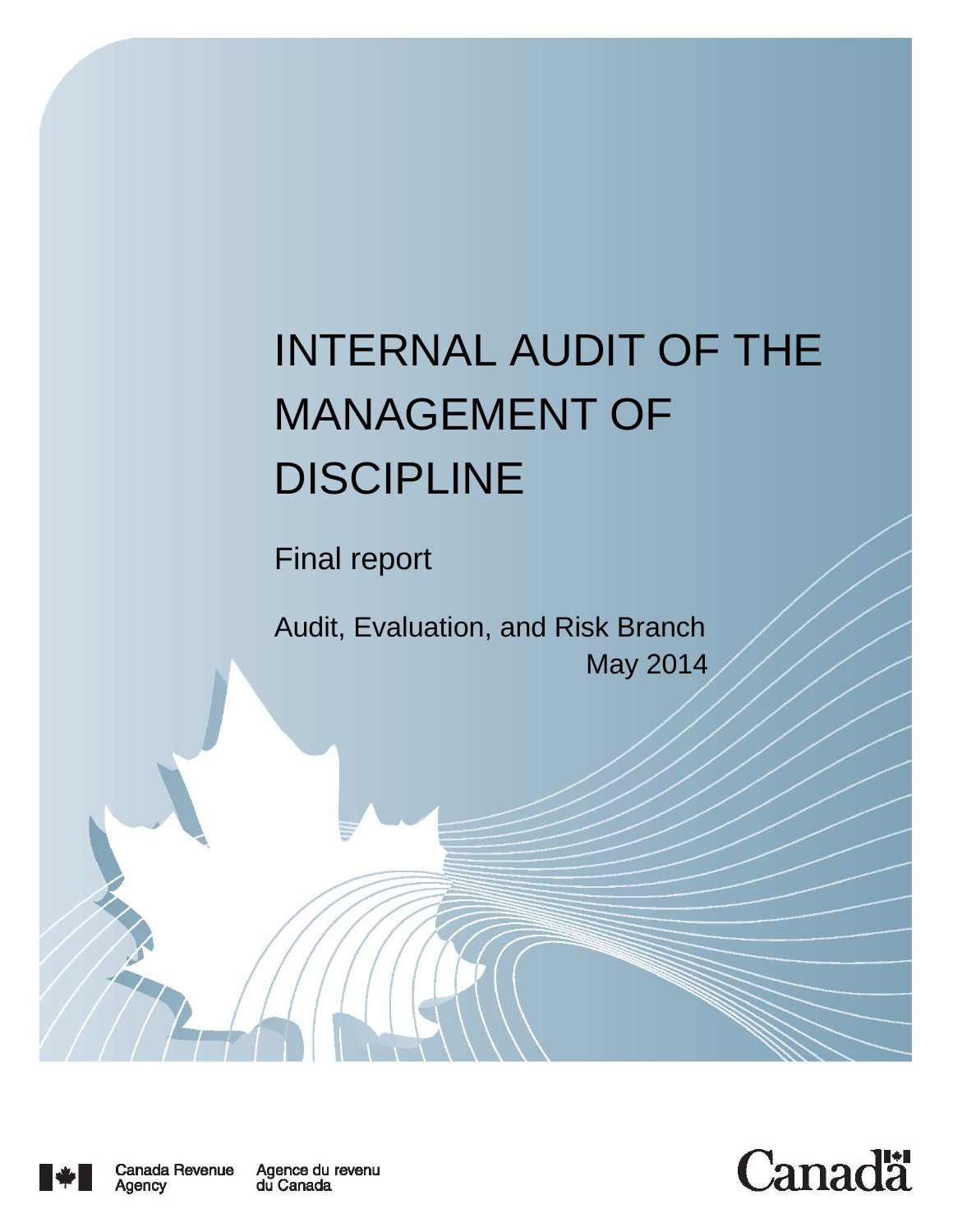# **Table of Contents**

| ×<br>۰.<br>×<br>I |
|-------------------|
|-------------------|

|                  | 1.0 Comparative analysis                             | 8  |  |  |
|------------------|------------------------------------------------------|----|--|--|
| 2.0              | Program oversight, administration, and management    | 10 |  |  |
| 3.0 <sub>2</sub> | Compliance with policies and procedures              | 12 |  |  |
| 4.0              | Monitoring, quality review, and reporting            | 17 |  |  |
| 5.0              | Communications                                       | 20 |  |  |
|                  | 6.0 Timeliness of the internal investigation process | 22 |  |  |
| 25               |                                                      |    |  |  |
| 27               |                                                      |    |  |  |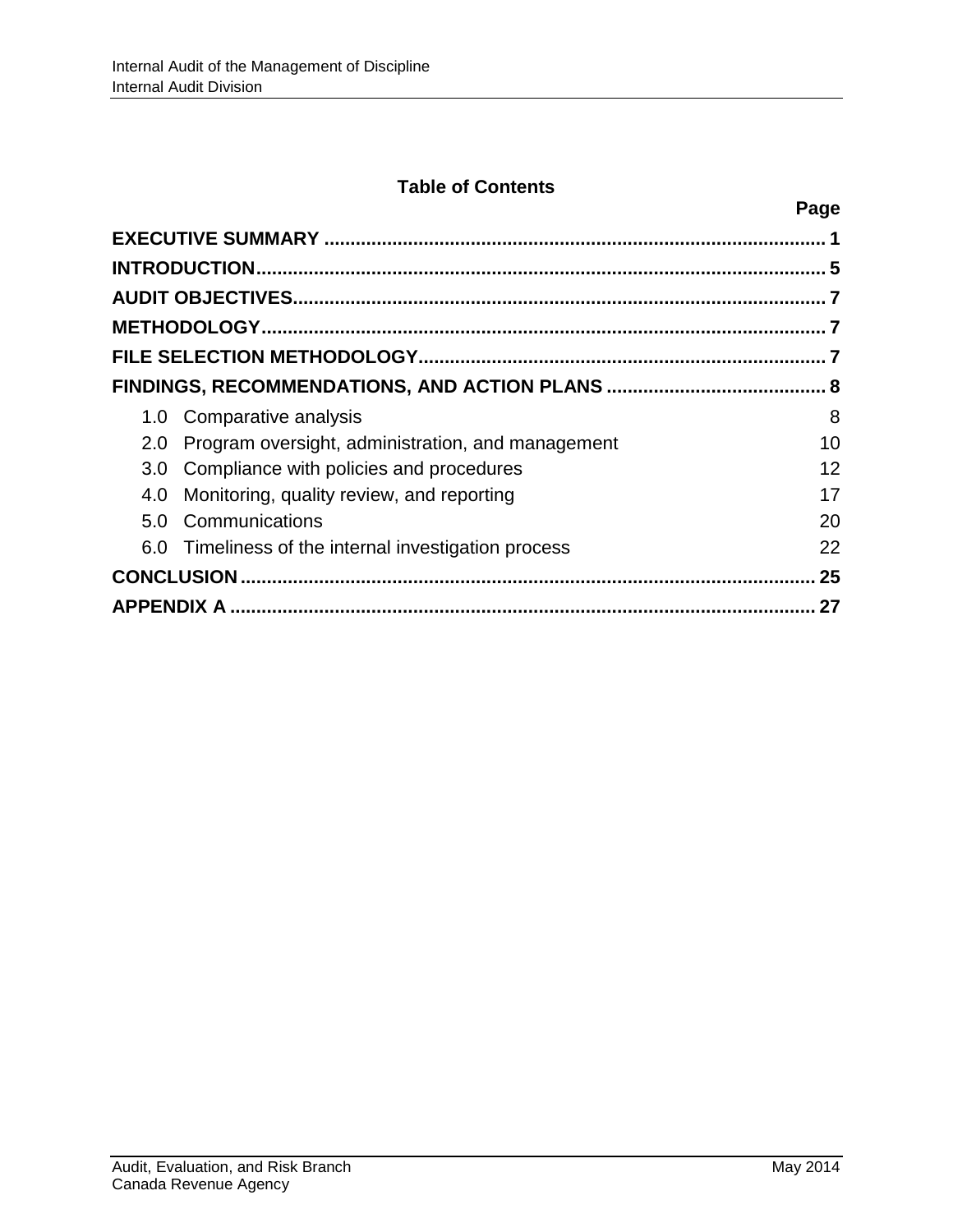# <span id="page-2-0"></span>**EXECUTIVE SUMMARY**

## **Background:**

Through the administration of tax, benefits, and other programs, the work of Canada Revenue Agency (CRA) employees affects the lives of all Canadians. As public servants, employees are held to a high standard of conduct and are accountable to the public for the way that they conduct themselves. It is by behaving ethically and with good conduct, as prescribed in the Code of Ethics and Conduct and CRA policy instruments, that employees exemplify the CRA's values of integrity, professionalism, respect, and co-operation, and contribute to the public's confidence in the integrity of the CRA.<sup>1</sup>

To maintain the public's trust and to ensure the reputation of the CRA is upheld, the Agency has put in place an Integrity Framework that defines a culture of integrity. Integrity is defined through various instruments that establish standards of conduct for dealing with external and internal stakeholders, and describe what acting with integrity means.

The Integrity Framework is intended to enable the Agency to be more consistent, effective, and responsive in meeting two significant responsibilities: fostering the CRA's culture of integrity; and preventing, monitoring, detecting, and managing integrity lapses. Integrity lapses include failures by employees to adhere to CRA policy instruments (i.e. all CRA policies, directives, standards, procedures, and guidelines) that describe the expected standard of conduct for all CRA employees.<sup>2</sup> "The CRA is committed to sustaining a respectful workplace and a culture of integrity. Misconduct will not be tolerated."<sup>3</sup>

It is important for the CRA to maintain a high standard of values and ethical behaviour in order to ensure the public's continued trust and willingness to comply with tax legislation. To preserve the public's trust in CRA and continued compliance with tax legislation, the Discipline Policy and associated disciplinary processes to manage integrity lapses must be fully implemented, communicated, followed, and monitored for efficiency and effectiveness.

In 2013, a new corporate committee, the Integrity Advisory Committee (IAC), was established. The IAC is chaired by the Commissioner of the CRA and membership includes an external and independent integrity advisor with an extensive background in law enforcement.

<sup>&</sup>lt;sup>1</sup> CRA Discipline Policy June 2011

<sup>&</sup>lt;sup>2</sup> CRA Integrity Framework

<sup>&</sup>lt;sup>3</sup> CRA Discipline Policy June 2011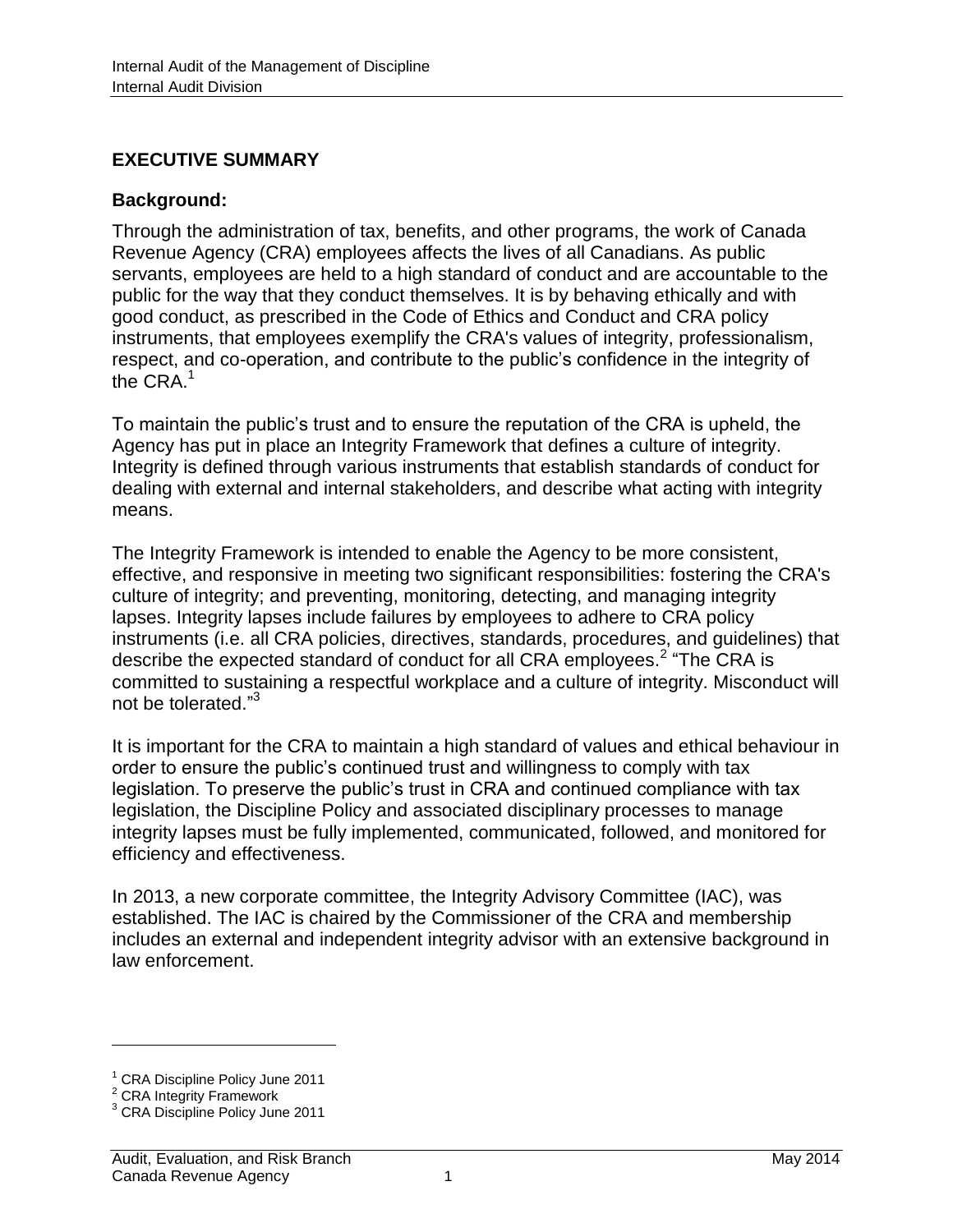The IAC is responsible for providing advice on Agency issues and initiatives through an integrity lens. Its objective is to facilitate impartial reviews, open discussions, and ethical considerations surrounding the Agency's day-to-day business, including operational and personnel areas.

Paragraph 51(1) (f) of the *Canada Revenue Agency Act* authorizes the CRA to establish standards of discipline for its employees and prescribe penalties, including suspension and termination of employment, that may be applied for breaches of discipline or misconduct.<sup>4</sup> The CRA Discipline Policy and the Procedures for Addressing Employee Misconduct contained in the Table of Suggested Disciplinary Measures (the table), were updated and approved in 2011.

The Policy and Procedures are scheduled for full review by the Human Resources Branch (HRB) every five years. A full review was last completed in June 2011. In July 2013, HRB updated the Policy and Procedures to support consistency in the application of the table, including required consultation on accepting resignations in cases subsequent to alleged misconduct or in lieu of discipline or in cases when rendering discipline that is outside of the table.

All branch and regional Assistant Commissioners are responsible for ensuring the policy is implemented, monitored and accessible to managers and employees.

In HRB, the central point of contact for labour relations policies and programs, as well as values and ethics, is the Integrity and Workplace Relations (IWR) Division, Workplace Relations and Compensation Directorate.

The Internal Affairs and Fraud Control Division, Security and Internal Affairs Directorate (SIAD), Finance and Administration Branch, supports the administration of discipline in the CRA by conducting independent, administrative investigations into high-risk allegations or suspicions of employee misconduct.

A key finding from the publically available Integrity Survey conducted by KPMG in 2013<sup>5</sup> was that having formal ethics and compliance programs in place continues to make a positive difference. Employees who work in organizations where such programs exist generally reported more favourable results than employees who work in organizations without such programs. The CRA has a formal values and ethics program in place.

Out of the total population of more than 40,000 CRA employees, there was a total of 832 Labour Relations discipline cases for the four fiscal periods (2009-2010 to 2012- 2013), or an average of .5% of the total population for each fiscal year.

# **Objectives:**

 $\overline{a}$ 

The objectives of this audit were:

<sup>&</sup>lt;sup>4</sup> Canada Revenue Agency Act<br><sup>5</sup> http://www.kpmginstitutes.com/advisory-institute/insights/2013/pdf/integrity-survey-2013.pdf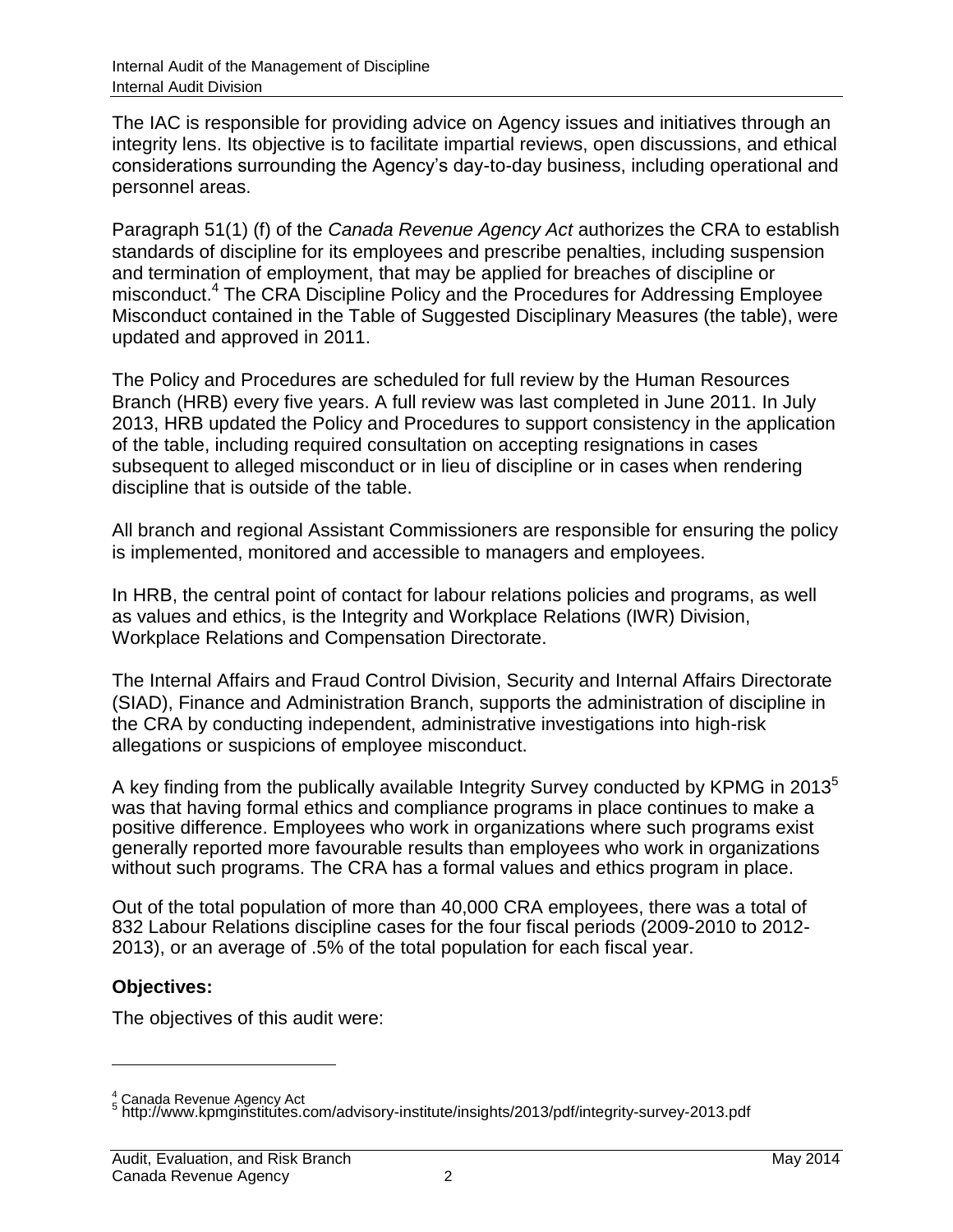- 1. to assess the extent to which the internal controls in place are efficient, effective and functioning as intended for the consistent administration, application, and reporting (internal and external) of discipline in the CRA;
- 2. to determine the extent of employee awareness and understanding of discipline and related policies, procedures and recourse and reporting mechanisms; and
- 3. to assess the extent to which the internal affairs investigations process supports the administration of discipline.

Examination activities were conducted from July to September 2013 at select offices in all regions, including Headquarters. File reviews were completed on a judgemental, non-statistically valid sample of disciplinary cases for fiscal years 2009-2010 to 2012- 2013 (Appendix A provides additional details on the file review methodology).

This audit was conducted in accordance with the *International Standards for the Professional Practice of Internal Auditing*.

# **Conclusion:**

Integrity is key to the effective administration of tax, benefits, and other programs to the Canadian public. The confidence and trust of the Canadian public in the CRA has been the cornerstone of Canada's tax system, largely due to the exemplary conduct of its employees.

Employees of the CRA are held to a high standard of conduct and are accountable to all Canadians for their behaviour. It is in the CRA's interest to assist its employees wherever possible to maintain this expected standard.

Throughout the audit, Internal Audit (IA) has identified opportunities for improved control, communication and collaboration in the spirit of strengthening the Agency for the benefit of all Canadians.

As a result of the audit findings, recommendations have been made to improve internal control over the consistency, application, and reporting of discipline in order to strengthen the CRA's response to misconduct and reinforce the message that it will not be tolerated.

In an effort to improve communication of the CRA's message, recommendations have been made to increase awareness and understanding of the well-developed CRA Discipline Policy and related procedures.

In order to improve Internal Affairs' ability to support the administration of discipline, which is to conduct independent administrative investigations into high-risk allegations or suspicions of employee misconduct, Internal Audit recommends improvement in its communications with stakeholders to clarify and improve discipline processes to meet the timelines outlined in policies and procedures.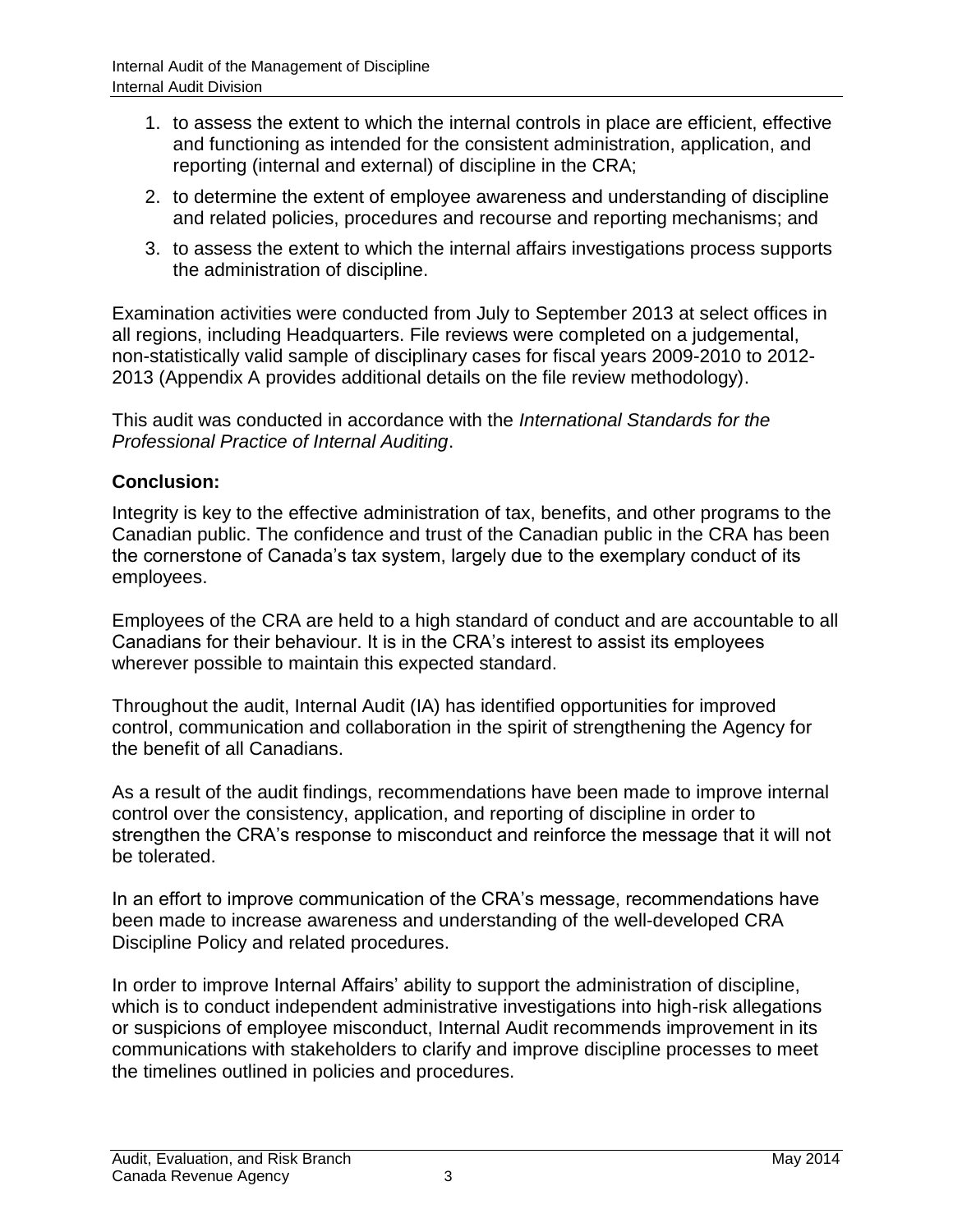Management agrees with all the recommendations and has developed action plans to address them.

By addressing the findings from the audit, the Agency will strengthen its commitment to upholding the integrity of Canada's tax system. IA has reviewed management's action plans and concluded that they are adequate and reasonable to address the recommendations. To ensure the complete implementation of these plans, IA plans to conduct a full follow-up audit in 2015-2016.

# **Action plan:**

As part of the action plan, measures have been taken to renew and increase efforts in communicating and promoting standards of integrity at the CRA and to reinforce the Agency's values.

In response to the conclusions presented, HRB has developed an action plan to address outstanding issues outlined in the audit findings. Ongoing work over the last several months has effectively addressed some of the findings requiring action. In particular, internal controls have been implemented to further complement the expected outcome of a consistent application with the administration of discipline. These controls include: identified steps for consultation involving serious misconduct, development of a checklist for labour relations to assist with efficient file management; active review of the delegated managers' decision; identification of concerns to address gaps in a timely manner; development of communication tools; and reporting discipline measures related to serious misconduct on a monthly basis to senior management.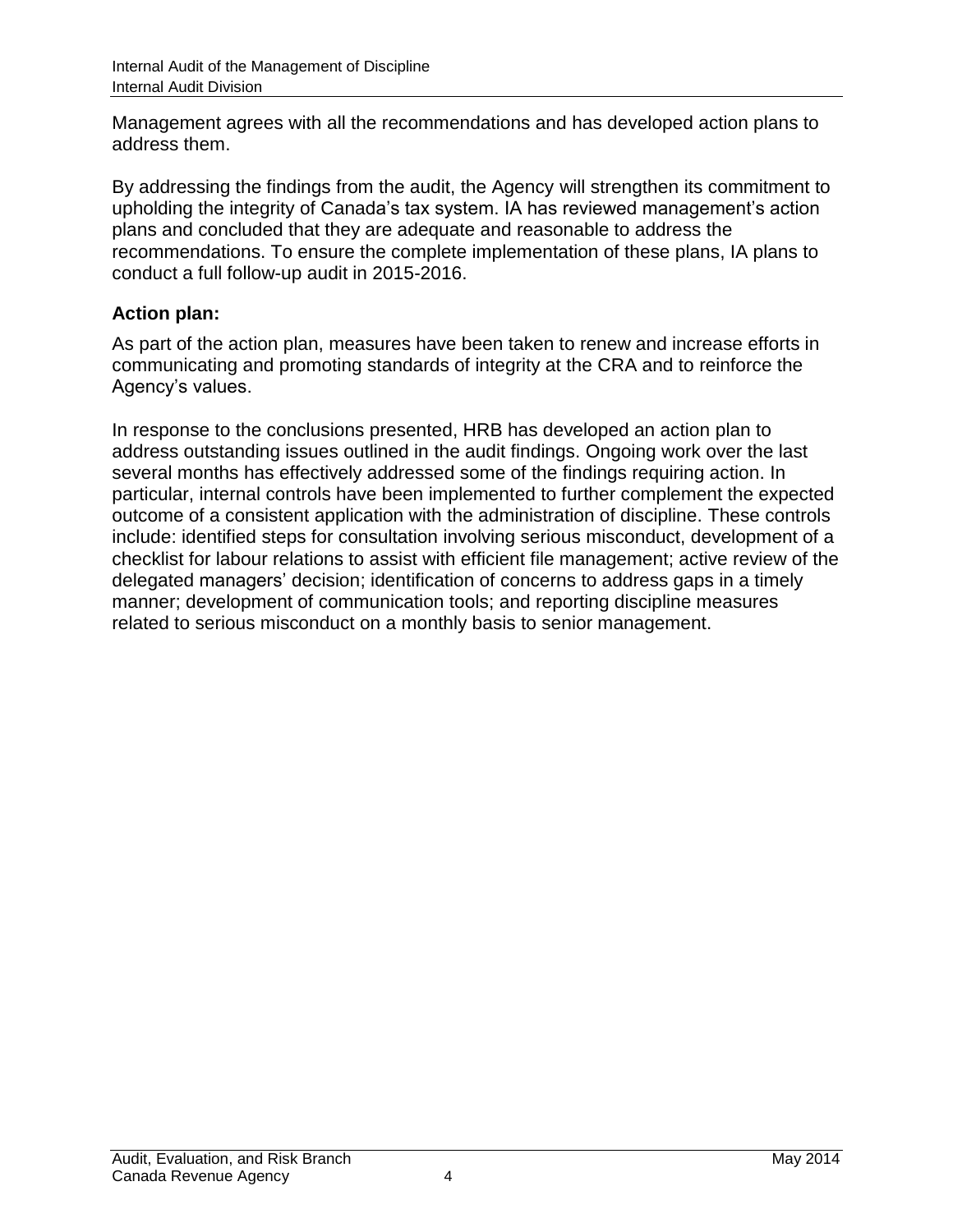#### <span id="page-6-0"></span>**INTRODUCTION**

Through the administration of tax, benefits, and other programs, the work of Canada Revenue Agency (CRA) employees affects the lives of all Canadians. As public servants, employees are held to a high standard of conduct and are accountable to the public for the way that they conduct themselves. It is by behaving ethically and with good conduct, as prescribed in the Code of Ethics and Conduct and CRA policy instruments, that employees exemplify the CRA's values of integrity, professionalism, respect, and co-operation, and contribute to the public's confidence in the integrity of the CRA.<sup>6</sup>

To maintain the public's trust and to ensure the reputation of the CRA is upheld, the Agency has put in place an Integrity Framework that defines a culture of integrity. Integrity is defined through various instruments that establish standards of conduct for dealing with external and internal stakeholders, and describe what acting with integrity means.

In addition to the Code of Ethics and Conduct, Integrity Framework policy instruments include the Conflict of Interest Policy, Internal Investigations into Alleged or Suspected Employee Misconduct Policy, Monitoring of the Electronic Networks' Usage Policy, Employees' Access to their Own Tax Information and that of their Relatives and Acquaintances Policy and the Gifts, Hospitality and Other Benefits Policy.

The Integrity Framework is intended to enable the Agency to be more consistent, effective, and responsive in meeting two significant responsibilities: fostering the CRA's culture of integrity; and preventing, monitoring, detecting, and managing integrity lapses. Integrity lapses include failures by employees to adhere to CRA policy instruments (i.e. all CRA policies, directives, standards, procedures, and guidelines) that describe the expected standard of conduct for all CRA employees.<sup>7</sup> "The CRA is committed to sustaining a respectful workplace and a culture of integrity. Misconduct will not be tolerated."<sup>8</sup>

It is important for the CRA to maintain a high standard of values and ethical behaviour in order to ensure the public's continued trust and willingness to comply with tax legislation. To preserve the public's trust in CRA and continued compliance with tax legislation, the Discipline Policy and associated disciplinary processes to manage integrity lapses must be fully implemented, communicated, followed, and monitored for efficiency and effectiveness.

Paragraph 51(1) (f) of the *Canada Revenue Agency Act* authorizes the CRA to establish standards of discipline for its employees and prescribe penalties, including suspension

<sup>6</sup> CRA Discipline Policy June 2011

<sup>7</sup> CRA Integrity Framework

<sup>&</sup>lt;sup>8</sup> CRA Discipline Policy June 2011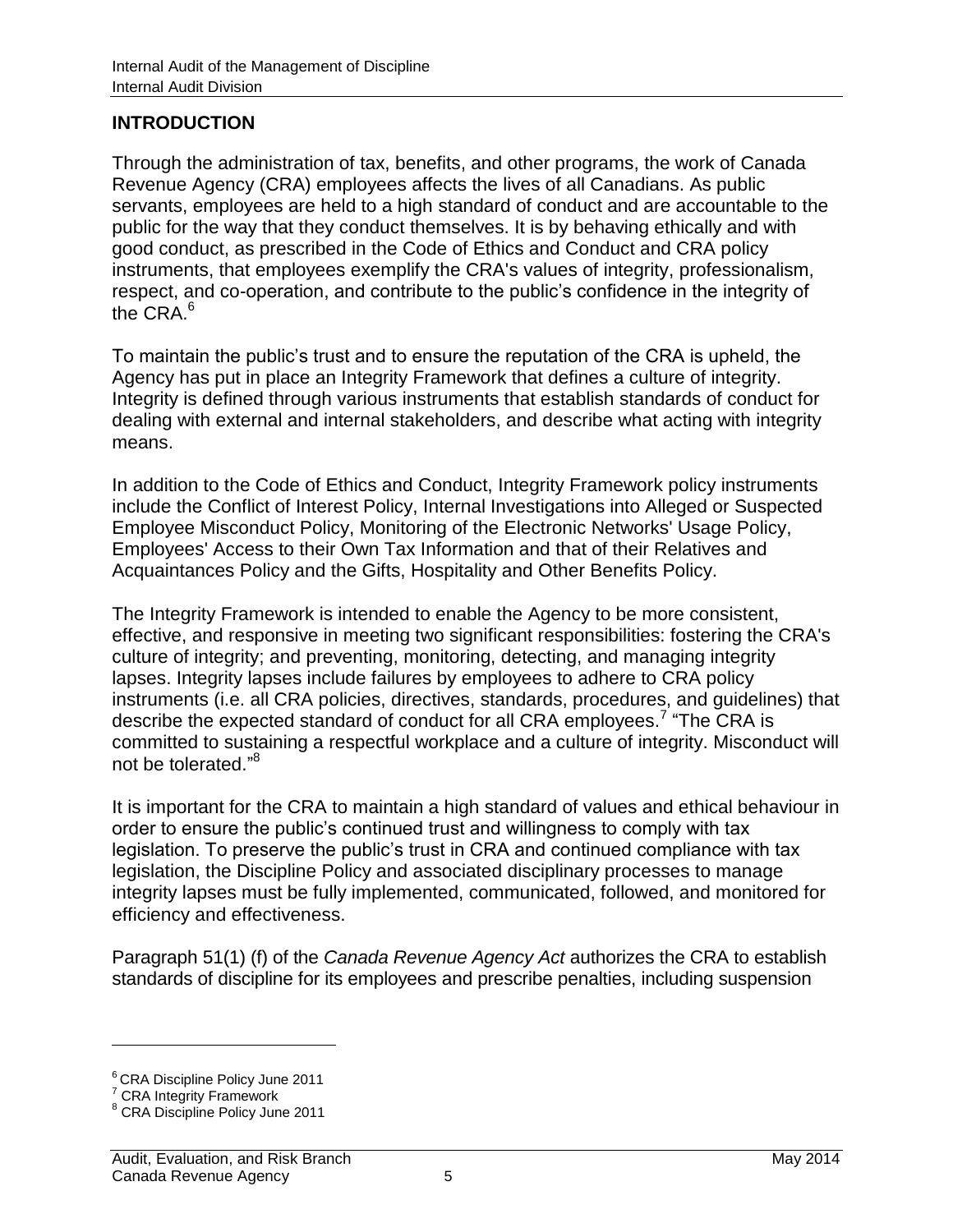and termination of employment, that may be applied for breaches of discipline or misconduct.<sup>9</sup>

The objectives of the Discipline Policy are:

- to deter employees from engaging in acts of misconduct;
- to have a clear and consistent approach to address employee misconduct; and
- $\bullet$  to promote a progressive and corrective approach to discipline as appropriate.<sup>10</sup>

The policy defines the roles and responsibilities of the stakeholders:

#### All Assistant Commissioners (ACs) and Regional Assistant Commissioners (RACs)

 Ensure the policy is implemented, monitored and accessible to managers and employees.

#### The Workplace Relations and Compensation Directorate (WRCD), Human Resources Branch

- Coordinates activities required to monitor and report on the application of the Discipline Policy and the Procedures for Addressing Employee Misconduct;
- Coordinates activities required to monitor and report on incidents of high-risk related to employee misconduct (investigated by Internal Affairs and Fraud Control Division) and associated disciplinary measures in conjunction with the Director General, Security and Internal Affairs Directorate;
- Makes the Discipline Policy accessible to all CRA employees; and
- Coordinates the development of communication and training material for the Discipline Policy.<sup>11</sup>

# Integrity and Workplace Relations (IWRD) Division, WRCD

 Central point of contact for labour relations policies and programs, as well as values and ethics. Their activities include providing advice, direction, and recommendations to senior management on the development and maintenance of national labour relations policies and programs that aim to correct inappropriate behaviours through the application of disciplinary measures.

<sup>&</sup>lt;sup>9</sup> Canada Revenue Agency Act

<sup>&</sup>lt;sup>10</sup> CRA Discipline Policy, June 2011

 $11$  Ibid.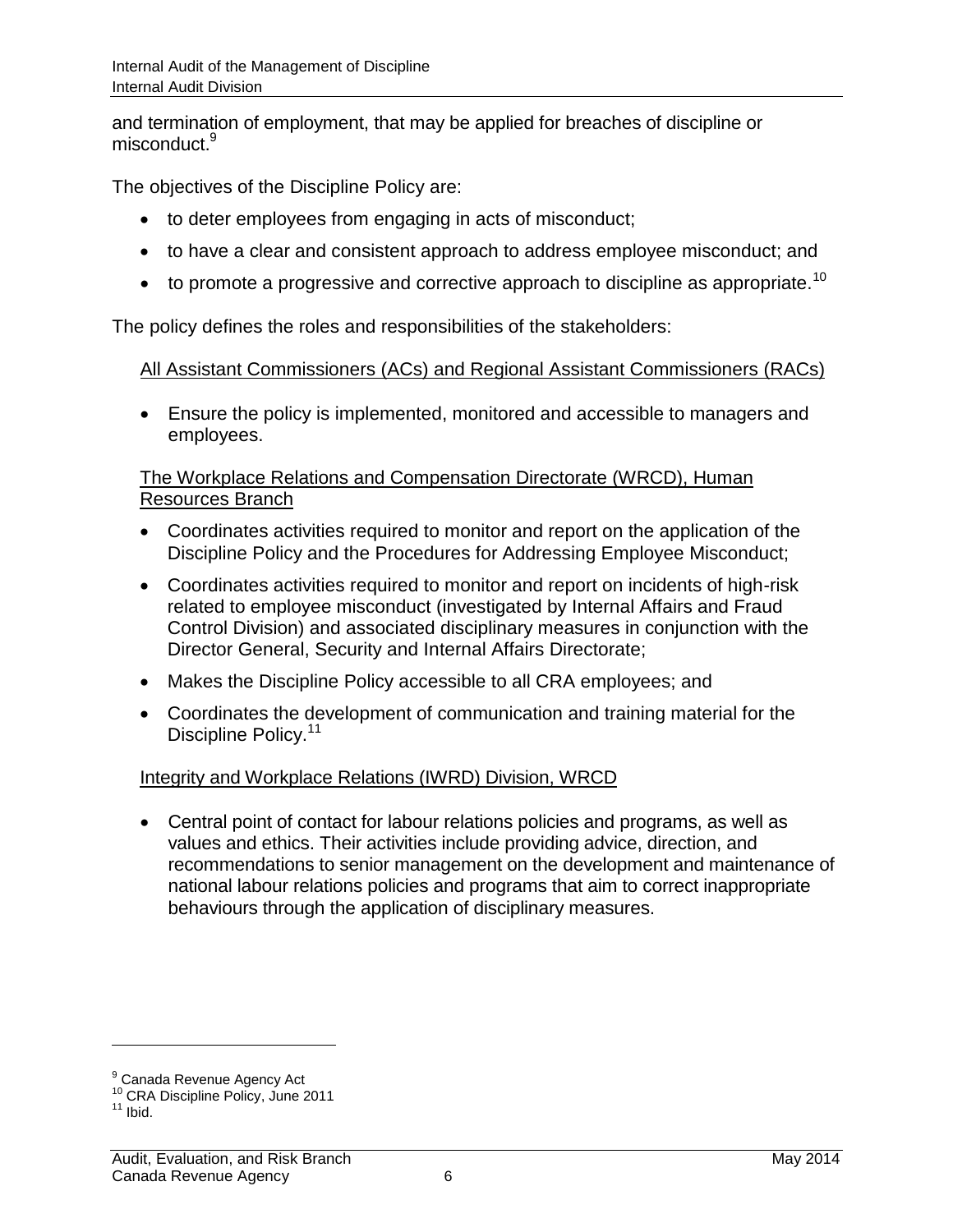# The Internal Affairs and Fraud Control Division (IAFCD), Security and Internal Affairs Directorate (SIAD), Finance and Administration Branch

 Supports the administration of discipline in the CRA by conducting independent, administrative investigations into high-risk allegations or suspicions of employee misconduct. For allegations or suspicions that require a criminal investigation, referrals are made to the police agency having jurisdiction.

It should be noted that from more than 40,000 employees in the CRA, there was a total of 832 Labour Relations (LR) discipline cases over the four fiscal years (2009-2010, 2010-2011, 2011-2012, and 2012-2013), or an average of .5% of the total population for each fiscal year.

# <span id="page-8-0"></span>**Audit objectives**

The objectives of this audit were:

- 1. to assess the extent to which the internal controls in place are efficient, effective and functioning as intended for the consistent administration, application, and reporting (internal and external) of discipline in the CRA;
- 2. to determine the extent of employee awareness and understanding of discipline and related policies, procedures and recourse and reporting mechanisms; and
- 3. to assess the extent to which internal affairs investigations process supports the administration of discipline.

Examination activities were conducted from July to September 2013 at select offices in all regions, including Headquarters.

This audit was conducted in accordance with the *International Standards for the Professional Practice of Internal Auditing*.

# <span id="page-8-1"></span>**Methodology**

Comparative analysis was performed against the key findings and responses from the publically available Integrity Survey conducted by KPMG in 2013. The purpose of this analysis was to determine what is in place with respect to values and ethics in the CRA, with particular attention on discipline.

Interviews were conducted with select managers and employees in each region and Headquarters. Participants included union representatives and senior executives. We reviewed investigation files to assess compliance with procedures and standards for completion. In addition, documentation relevant to the administration of the CRA's Discipline Policy was also reviewed.

# <span id="page-8-2"></span>**File selection methodology**

The assessment criteria used for audit testing was based on the 2006 Discipline Policy, the 2011 Discipline Policy, the Procedures for Addressing Employee Misconduct, and the Manager's Case File Checklist. To assess the extent of compliance with policy and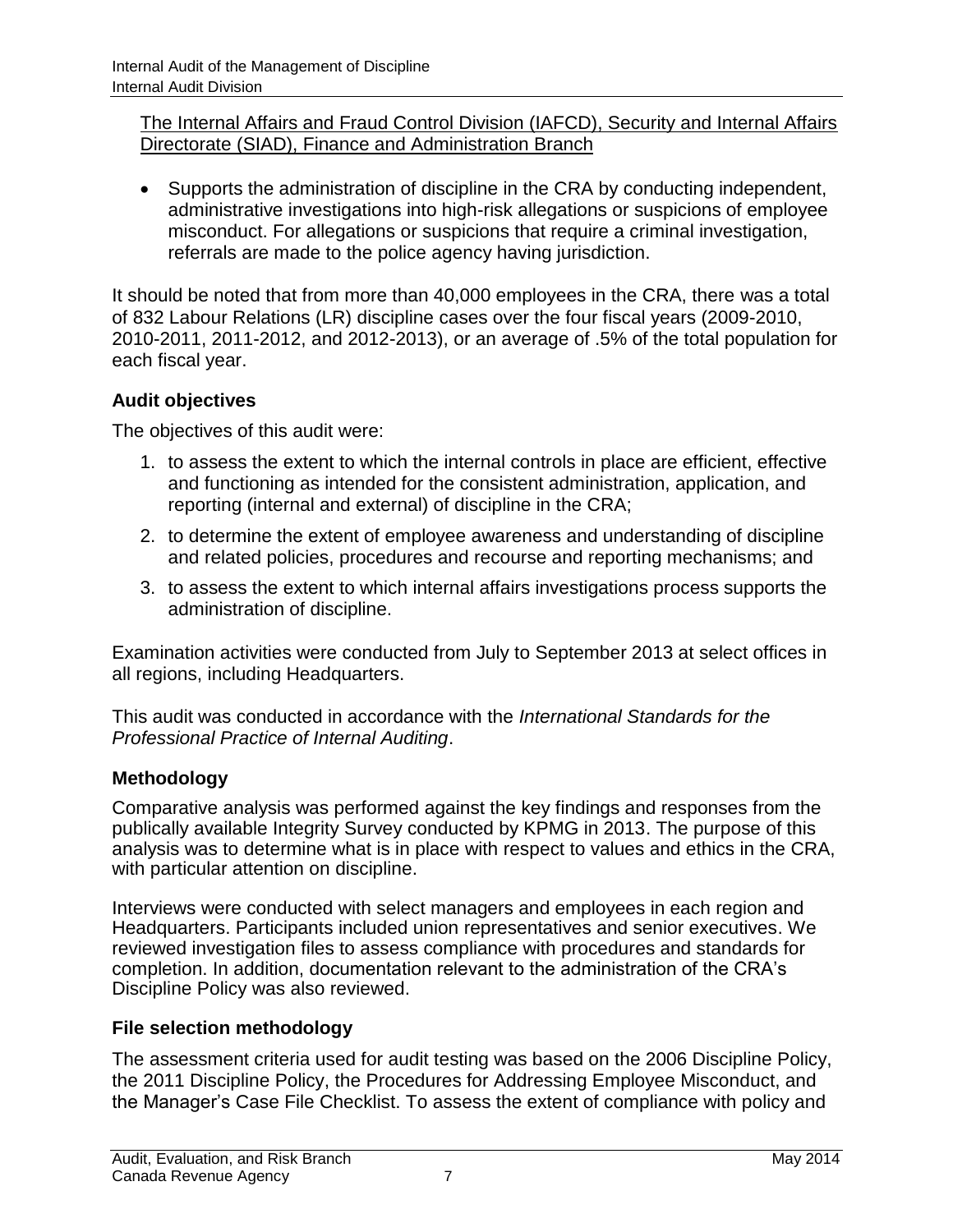procedures, file reviews were completed in each region and headquarters on a judgemental, non-statistically valid sample of disciplinary cases for fiscal years 2009- 2010 to 2012-2013. A total of 209 out of 832 (25%) LR discipline files were reviewed.

A total of 147 SIAD investigation files were reviewed to assess the extent to which the internal investigations process supported the timely administration of discipline.

Audit testing could not be performed to assess the quality of decision-making, including consistency and adherence to LR advice and recommendations in terms of discipline rendered, as documentation was not sufficiently complete in all files selected, particularly with respect to LR discipline cases.

Appendix A provides additional details on the file review methodology followed to review LR and SIAD files.

# <span id="page-9-0"></span>**FINDINGS, RECOMMENDATIONS, AND ACTION PLANS**

# <span id="page-9-1"></span>**1.0 Comparative analysis**

In 2013, KPMG conducted an independent Integrity Survey with responses from more than 3500 U.S. working adults from 13 industry sectors and 5 thresholds of organizational size. Eleven percent of the Respondents' Industry Classification was from the Government and Public Sector. The information presented in the survey was derived from the experiences and perceptions of the respondents. The survey provides program elements required to guard against risks of fraud and misconduct and on the effectiveness of ethics and compliance programs and related anti-fraud programs and controls.

Internal Audit completed an analysis which compared the Agency Ethics and Compliance Program Element against the key findings and responses in the 2013 KPMG Integrity Survey, focusing on those that relate to the oversight and administration of discipline in an organization.

The aim of the exercise was to determine what is in place, highlight the gaps, and make recommendations for either closing identified gaps or strengthening existing internal controls in place for the management of discipline in the CRA.

A key finding from the publically available Integrity Survey conducted by KPMG in 2013 was that having formal ethics and compliance programs in place continues to make a positive difference. Employees who work in organizations where such programs exist generally reported more favourable results than employees who work in organizations without such programs.

A comparison of the Agency Integrity Framework to the expected elements of a formal ethics and compliance program from the 2013 KPMG Integrity Survey showed that all eight elements are in place in some form at the Agency.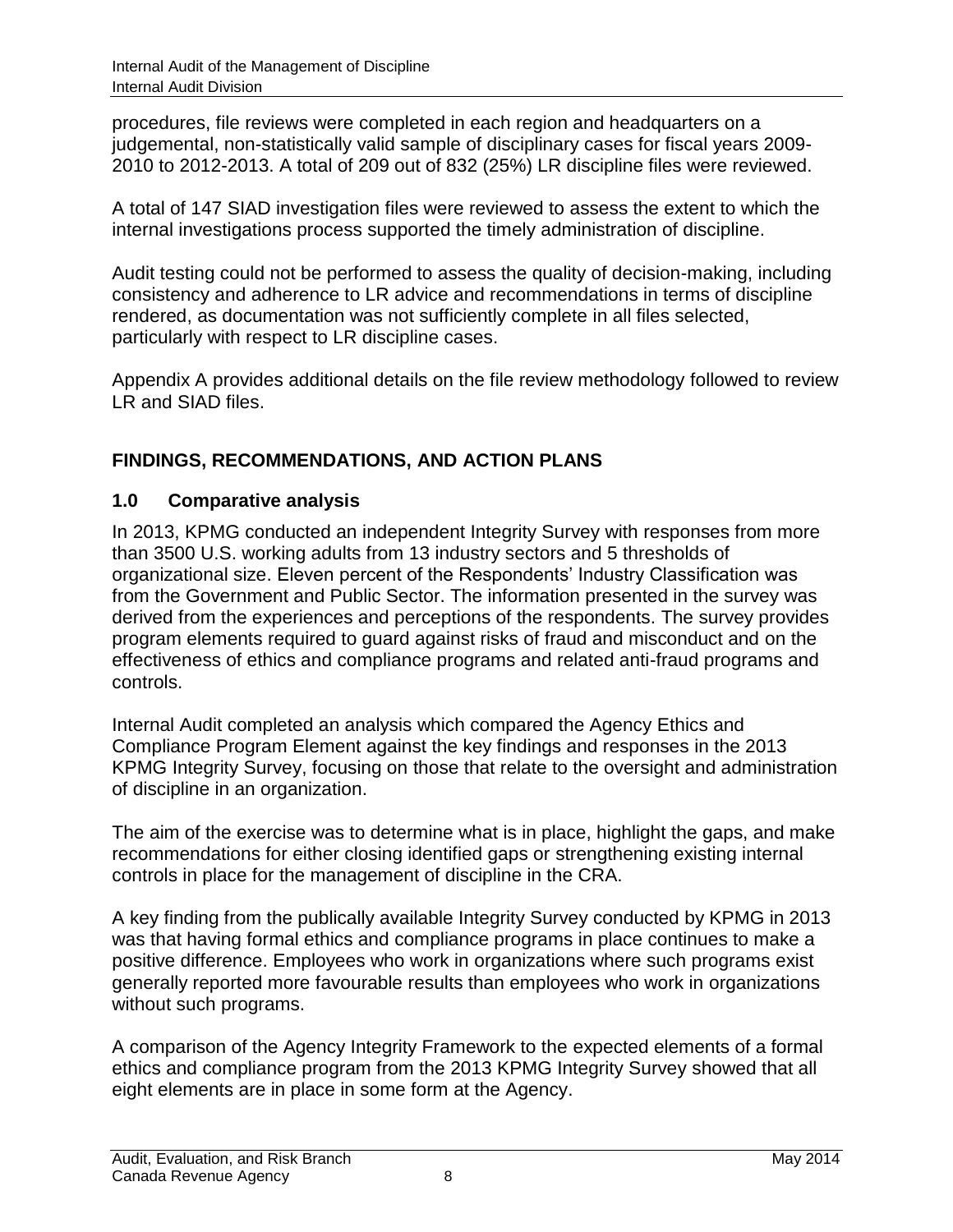The following chart presents the results from comparing the elements with what is in place at the CRA.

|    | <b>Ethics and Compliance Program Element</b><br>(from the 2013 KPMG Integrity Survey)                     | In place<br>(Met/Not<br>met/Partially<br>met) |
|----|-----------------------------------------------------------------------------------------------------------|-----------------------------------------------|
|    | 1. Code of conduct that articulates the values and standards of the<br>organization                       | Met                                           |
|    | 2. Has a senior-level ethics or compliance officer                                                        | Met                                           |
|    | 3. Performs background investigations on prospective employees                                            | Met                                           |
|    | 4. Provides communication and training to employees on its code of<br>conduct                             | Met                                           |
|    | 5. Has a confidential and anonymous hotline that employees can use to<br>report misconduct or seek advice | Partially met                                 |
| 6. | Audits and monitors employee compliance with its code of conduct                                          | Partially met                                 |
|    | 7. Has policies to hold employees and managers accountable for code<br>of conduct violations              | Met                                           |
|    | 8. Has policies to investigate and take corrective action if misconduct is<br>alleged                     | Met                                           |

Observations and comments

- Although the existing disclosure line in place for reporting misconduct is confidential, it is not anonymous.
- Compliance with the code of conduct is assessed informally and indirectly on an exception basis such as by annual average number of misconduct cases.
- A formal auditing or monitoring program specific to the Code of Ethics is not in place.

In addition, the 2013 KPMG Integrity Survey found that the "tone at the top" set by senior management is often cited as a determining factor in creating organizational commitment to high ethics and integrity.

In the CRA, management has taken clear actions to show leadership and demonstrates a commitment to comply with behavioural standards to promote an ethical culture. Performance agreements of senior managers include the responsibility for creating and fostering a work environment that reflects the Agency's values through integrity-based leadership and by promoting ethical values.

The CRA has been taking a proactive approach with regards to integrity and integrity related topics. The Commissioner and Assistant Commissioners in the regions and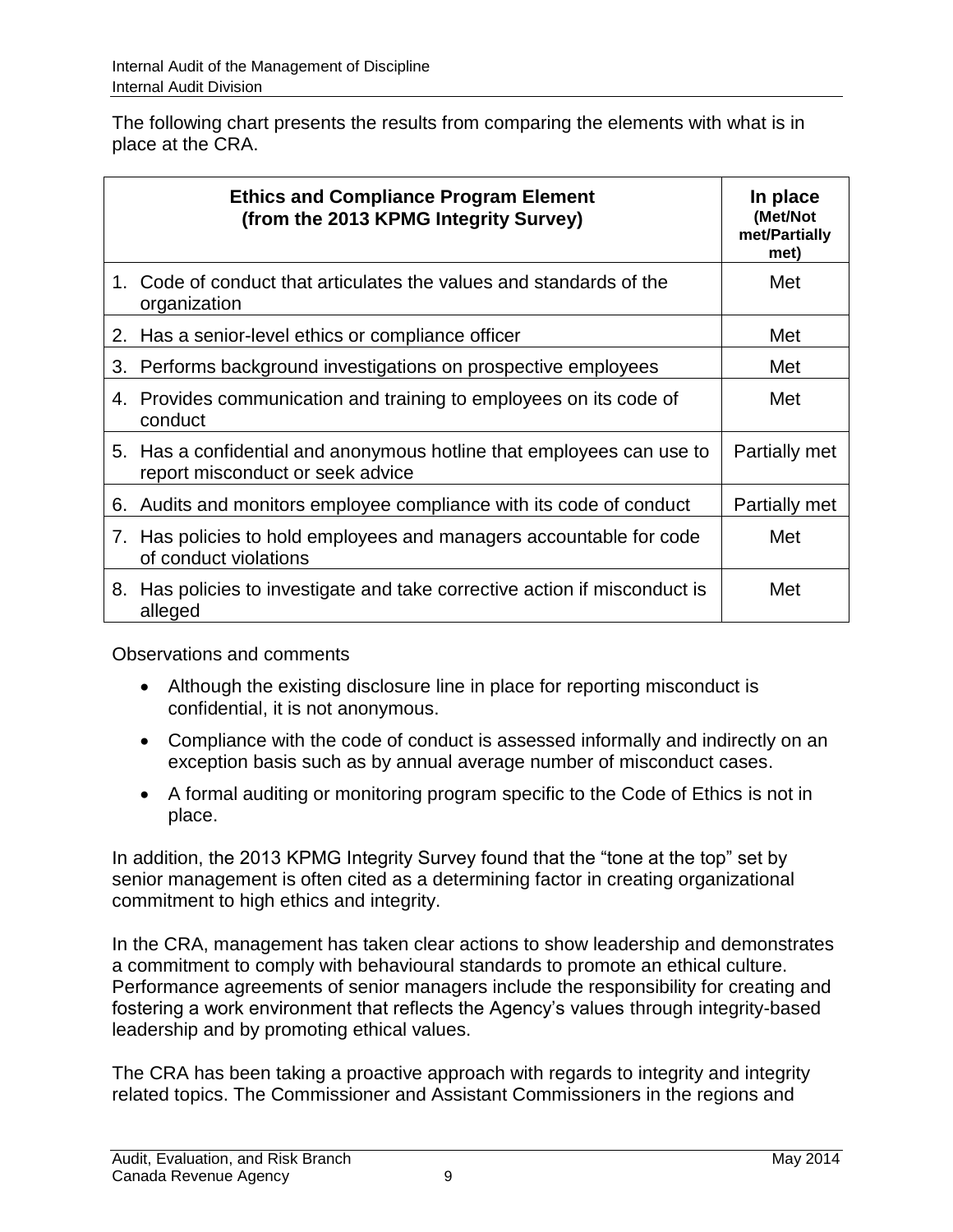branches communicate regularly with employees through InfoZone and emails to remind them about the CRA values and ethics, with specific references to the Discipline Policy.

An InfoZone website called "Integrity at the CRA" has been created. The website is the central repository with links to all integrity-related policy instruments, tools and guidance from various internal and external sources to the Agency. More importantly, the site includes a section called "CRA Integrity - it starts with me" with a key message that everyone in the Agency has an important role to play to maintain the public's trust in our integrity.

**Objective 1 - To assess the extent to which the internal controls in place are efficient, effective and functioning as intended for the consistent administration, application, and reporting (internal and external) of discipline in the CRA.** 

# <span id="page-11-0"></span>**2.0 Program oversight, administration, and management**

# **2.1 Oversight**

Program oversight of the management and administration of discipline and associated roles and accountabilities are clearly defined, documented and communicated at the CRA.

The Agency Management Committee (AMC) has oversight responsibility for program development and delivery and for the day-to-day business operations of the Agency. The Human Resources Committee (HRC) provides advice and makes recommendations to AMC on all aspects of human resources management. The Assistant Commissioner (AC) of HRB is a member on both committees.

The Human Resources Branch Policy Committee is a forum to discuss issues surrounding HRB policy instruments. The committee serves as a focal point for providing consolidated HRB feedback on corporate policy instruments, templates and other tools as they are developed by the Agency Secretariat and International Affairs<sup>12</sup> (presently called Corporate Secretariat).

In 2013, a new corporate committee, the Integrity Advisory Committee (IAC), was established. The IAC is responsible for providing advice on Agency issues and initiatives through an integrity lens. Its objective is to facilitate impartial reviews, open discussions, and ethical considerations surrounding the Agency's day-to-day business, including operational and personnel areas.

# **2.2 Administration and management of the Discipline Policy**

HRB has functional responsibility for the administration of the Discipline Policy. HRB reports to AMC on a yearly basis on disciplinary issues and statistics.

<sup>&</sup>lt;sup>12</sup> CRA - Human Resources Branch Policy Committee website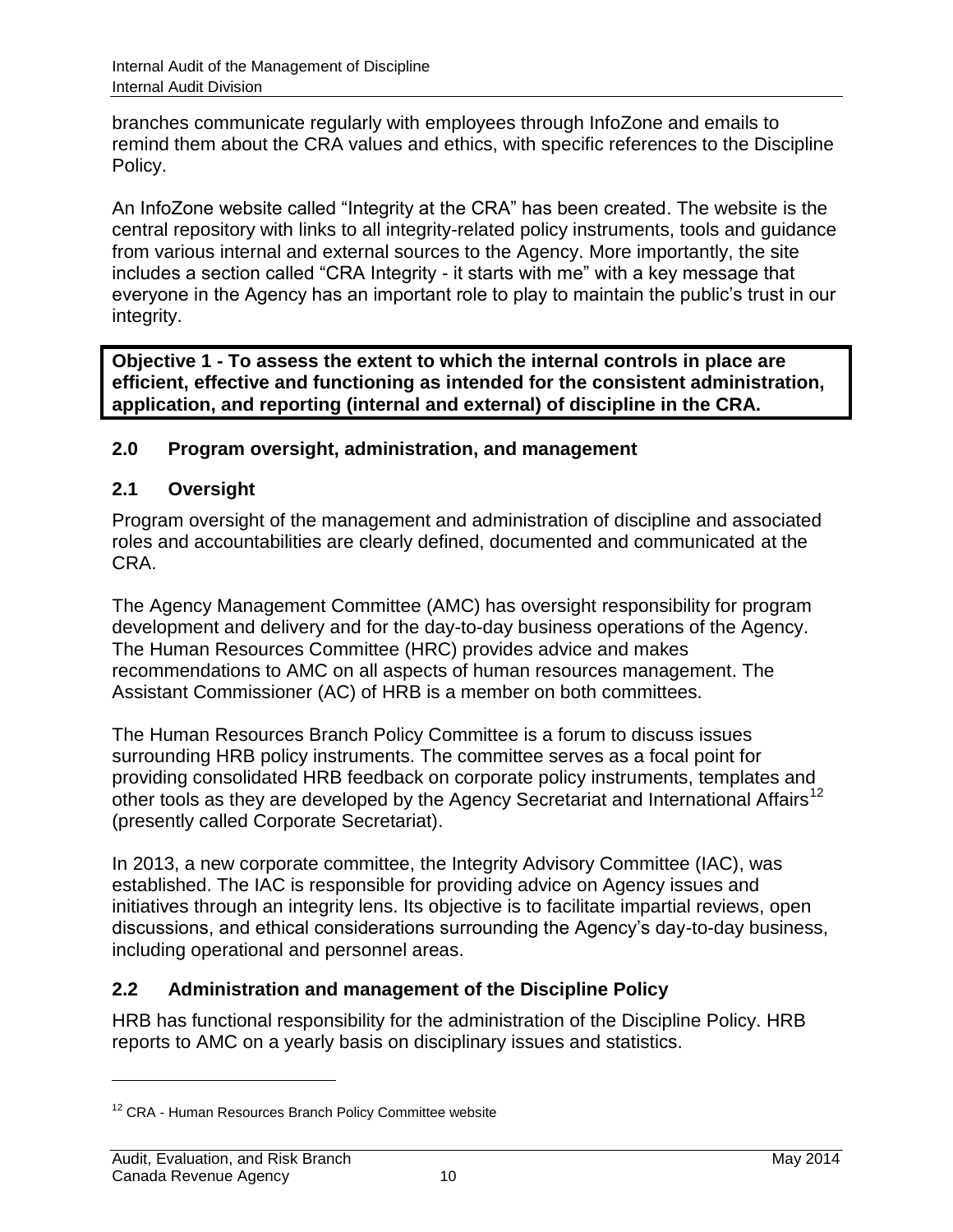Roles and responsibilities for senior management, and all stakeholders are clearly defined and communicated through the Policy and Procedures. While HRB has functional authority over the policy, the administration of the policy is delegated to the ACs and RACs.

The Discipline Policy is part of the Integrity Framework of the CRA. The Policy, the Procedures, and related policy instruments are well developed. It is built on relevant federal legislations and includes information from relevant CRA corporate policies of the Agency, such as the Code of Ethics and Conduct, Conflict of Interest Policy, and Terms and Conditions of Employment in the CRA.

The goals and objectives for the management and administration of discipline are established, clearly documented in the Discipline Policy, and communicated. The Policy is reviewed on a 5-year basis by HRB for continuous process improvement. Changes are made in consultation with and based on feedback from multiple sources that include the unions (PSAC and PIPSC<sup>13</sup>) and regional LR, and reviews of case law and jurisprudence.

In support of the objectives in the Policy, major changes made in June 2011 included:

- Clarifying CRA's approach to addressing misconduct and aligning the policy with other CRA initiatives (e.g. Integrity Framework);
- Promoting a fair, consistent, transparent and timely approach to discipline management; and
- Revising the Table of Suggested Discipline Measures to align with other CRA policy instruments, and to ensure groups are commensurate with the seriousness of the misconduct (including disciplinary demotion as a potential measure).

In 2013, the Policy and Procedures were further revised to include procedures and guidance to support consistency in the application of the table and for required consultation with the HRB AC and/or the RACs when discipline is rendered outside of the table or when resignation is accepted in lieu of discipline.

Although the discipline process is a management responsibility, the discipline procedures stipulate that managers must consult with their LR advisor prior to making the final decision for the appropriate disciplinary measure. In February 2014, HRB informed AMC of the 2013 changes to the Discipline Policy and Procedures and highlighted the expectation for delegated managers to understand their roles and responsibilities and utilize the required procedures and tools that support the Agency's approach to discipline.

# **2.3 Risk management**

<sup>&</sup>lt;sup>13</sup> Public Service Alliance of Canada (PSAC); Professional Institute of the Public Service of Canada (PIPSC)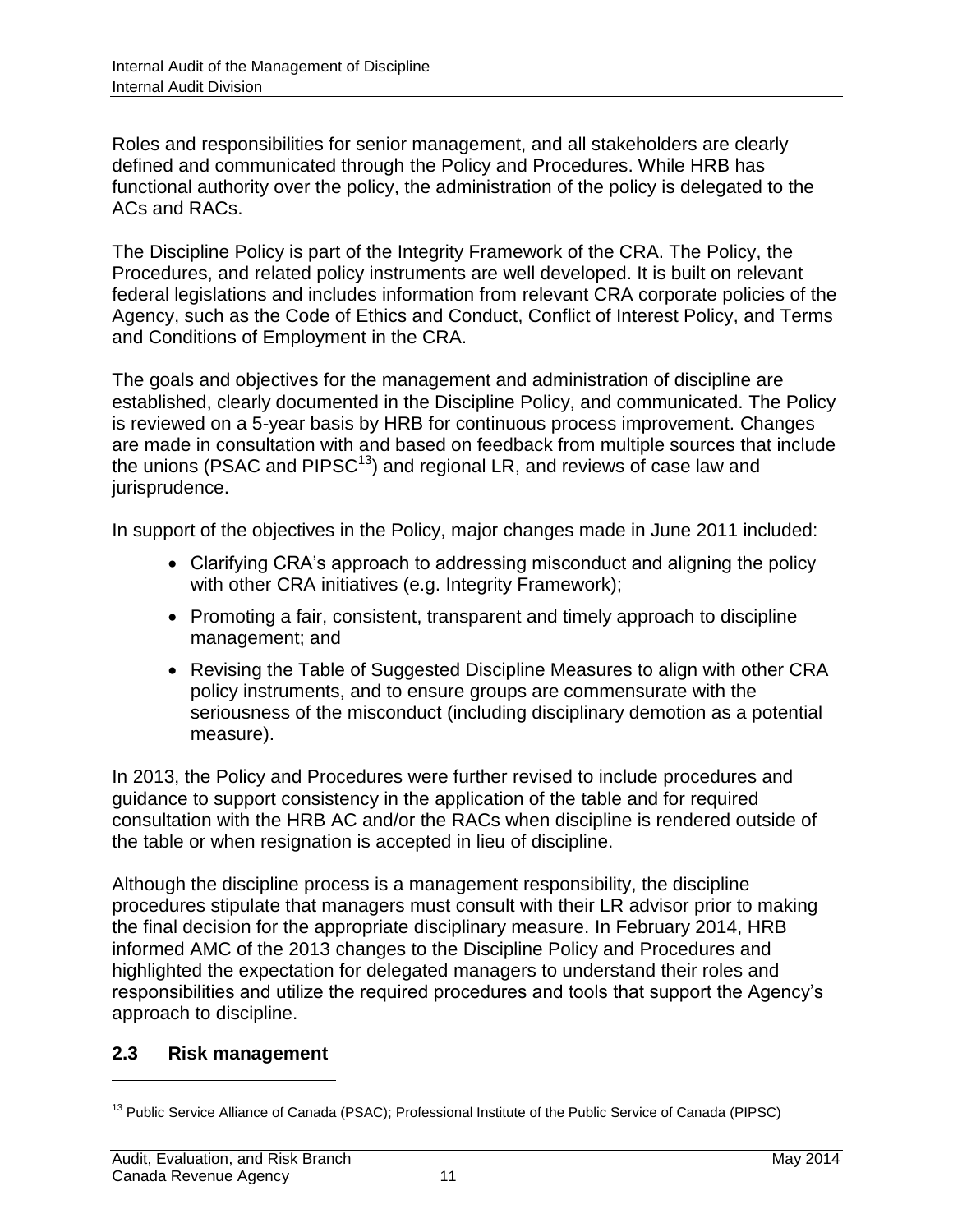In the Corporate Risk Profile (CRP) for 2013-2014, risk #21 states that instances of serious misconduct will occur when the CRA employees do not act with integrity and/or in accordance with the CRA Code of Ethics and Conduct. A risk management process should be in place to ensure that areas of high risk with respect to the administration and management of discipline are identified and managed.

Because HRB conducts risk management on an ad hoc and informal basis, a documented comprehensive risk management exercise has not been undertaken to ensure that results are captured and documented in a systematic manner. Consequently, all high risk areas in regards to employee misconduct may not be identified or known, including anticipating threats from new technological advancements such as social media. Information is not available to enable the Agency to be proactive in putting preventive measures in place to mitigate risks.

# *Recommendation*

#### *HRB should undertake a risk assessment exercise to evaluate risks associated with the management of discipline.*

#### *Action Plan*

*The HRB will be undertaking an appropriate risk assessment exercise in relation to the management of discipline. Completion date: Fall 2014.*

*During the 2013-2014 fiscal year, several HRB initiatives were completed to foster responsible, ethical behaviour by employees and to mitigate associated risks.*

*Completed initiatives include the following preventive measures:* 

- *The addition of supplementary wording to all letters of employment regarding the protection of taxpayer and Agency information, which commenced November 1, 2013;*
- *An information sheet titled "Social Media" what you should know, published in February 2014; and*
- *A new module in CAS (ESS/MSS) titled "My Commitment", which was launched March 1st, 2014, to better manage and administer filing of conflict of interest confidential disclosure forms and responses to those forms.*

# <span id="page-13-0"></span>**3.0 Compliance with policies and procedures**

# **3.1 Policies and procedures support the discipline process**

It is recognized that consistency among related policy instruments is a challenge, particularly when needs and expectations vary among numerous stakeholders, policy owners, and administrators with respect to the discipline process.

For managers, the procedures should provide detailed guidance on how to address employee misconduct, how to conduct an investigation, and recommendations for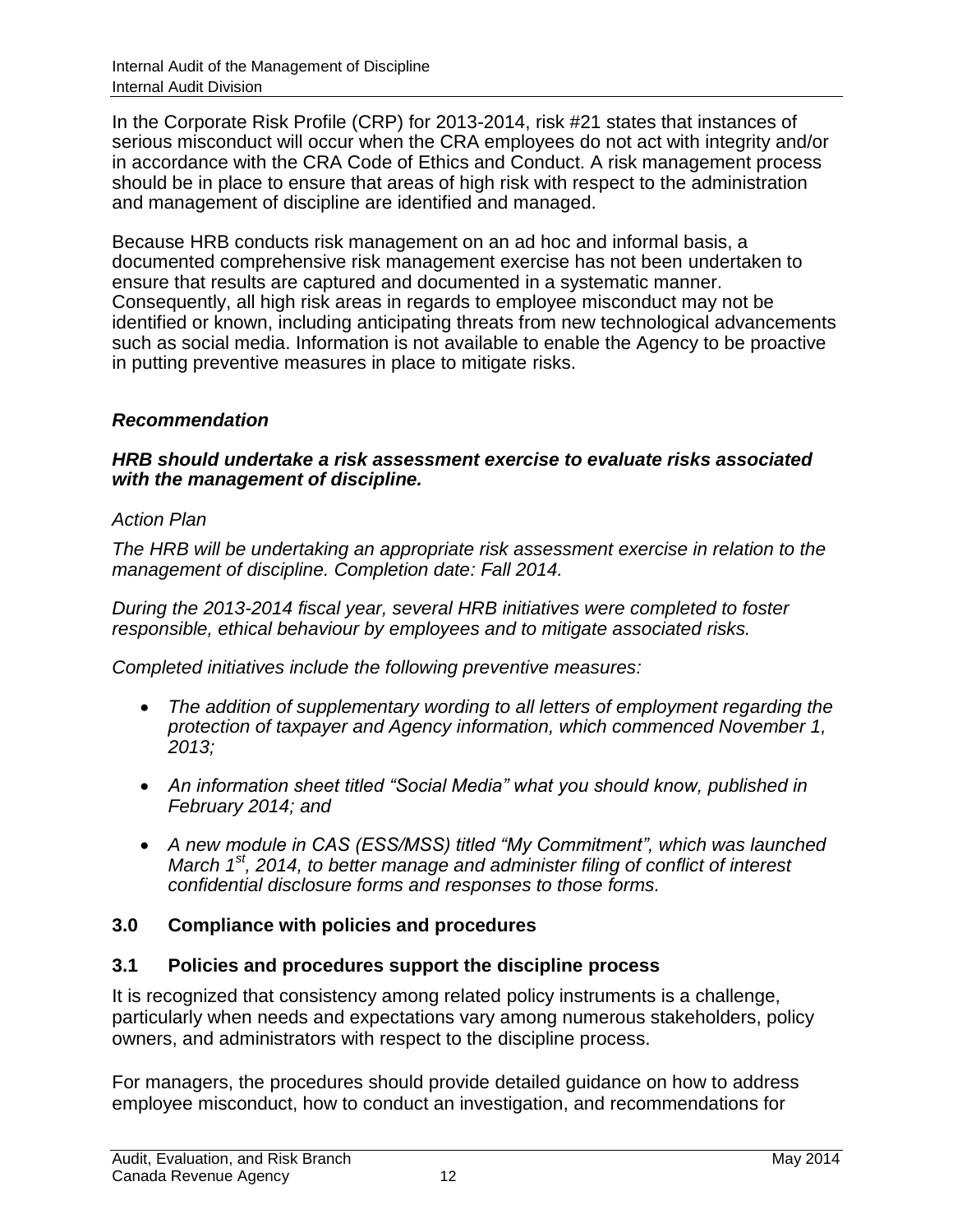disciplinary measures based on the type and severity. To be effective, definitions and expectations should be clearly defined to facilitate the administration and application of the Discipline Policy.

Documentation review of select policies and procedures revealed that certain policy and procedural elements need clarification and supporting criteria such as:

- In the Monitoring of the Electronic Networks' Usage Policy the meaning of "limited personal use" or parameters for social media is defined but the parameters are not clear.
- The criteria to determine when SIAD will be involved in the investigation (complex versus non-complex cases) are not sufficiently clear.<sup>14</sup>
- Documentation requirements expected from management-led investigations to SIAD as part of the investigation process are not specified.<sup>15</sup>

# **3.2 Compliance with collective agreements' provisions for employee rights**

# Notification to attend the disciplinary meeting and hearing

"When an employee is required to attend a meeting, the purpose of which is to conduct a disciplinary hearing concerning him or her, or to render a disciplinary decision concerning him or her, the employee is entitled to have, at his or her request, a union representative attend the meeting. Where practicable, the employee shall receive a minimum of one day's notice (for PSAC)<sup>16</sup> and two days' notice (for PIPSC)<sup>17</sup> of such a meeting."

Based on the file review, the required amount of notice for the employee to attend the disciplinary meeting was given in 140 (67%) of the total 209 cases. In 2 cases (1%), the required amount of notice was not given to the employee. For the remaining 67 cases (32%), we were unable to determine whether there was adherence to this requirement due to lack of documentation.

# Discipline letter

 $\overline{a}$ 

"Any document or written statement related to disciplinary action, which may have been placed on the personnel file of an employee, shall be destroyed after two (2) years have elapsed since the disciplinary action was taken, provided that no further disciplinary action has been recorded during this period.<sup>18</sup>"

<sup>&</sup>lt;sup>14</sup> Internal Investigations into Alleged or Suspected Employee Misconduct Policy<br>15 Ibid.<br><sup>16</sup> Article 17.02 of the Agreement between the Canada Revenue Agency and the Public Service Alliance of Canada 17 (PSAC)<br><sup>17</sup> Article 36.03 of the Agreement between the Canada Revenue Agency and the Professional Institute of the Public

<sup>18</sup> Service of Canada (PIPSC)<br><sup>18</sup> Article 17.05 (PSAC), Article 36.07 (PIPSC)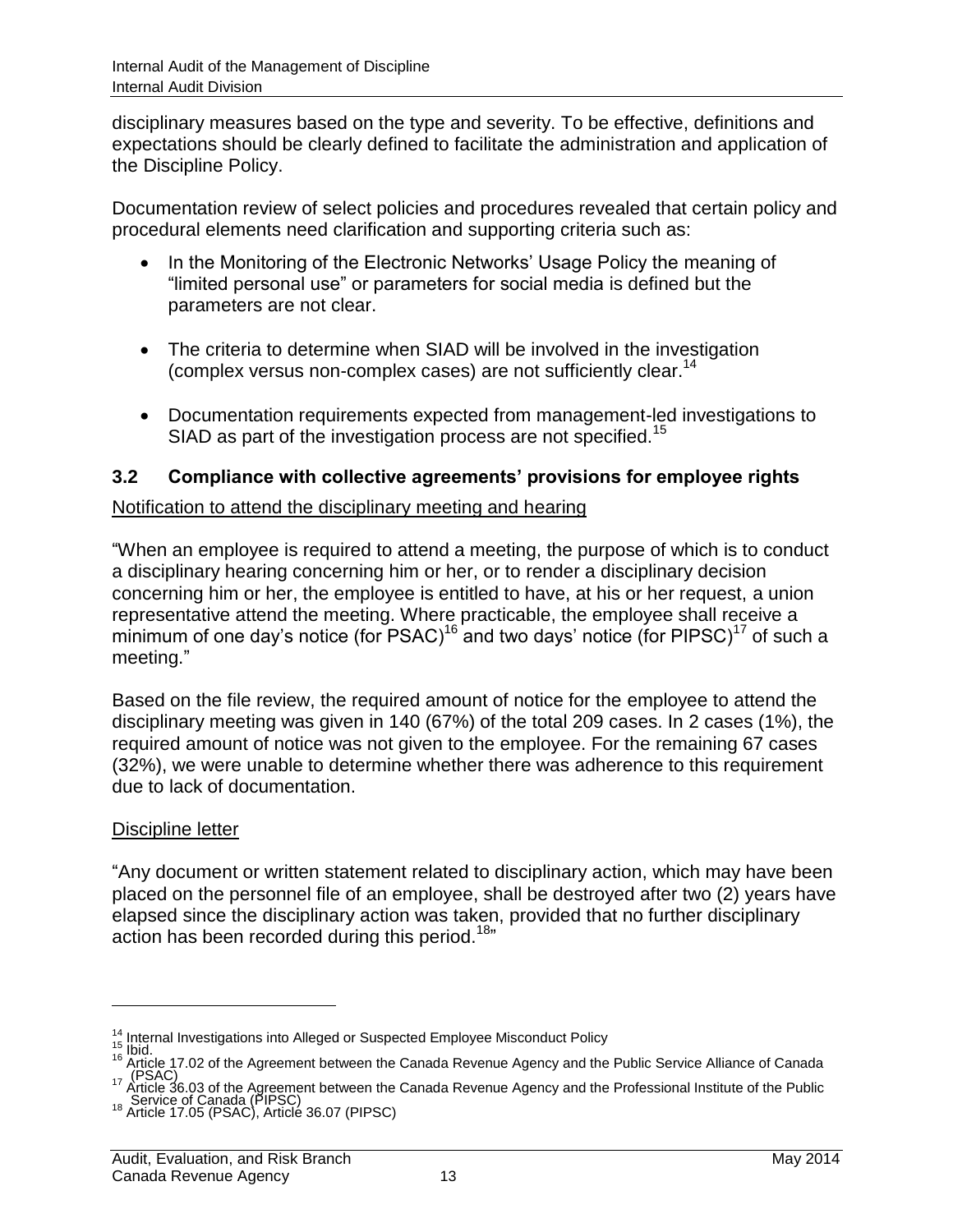In 75 (36%) of the total 209 LR discipline files reviewed, a discipline letter should not have been on file as the 2-year time frame had elapsed. Out of these 75 cases, 61 cases (81%) had the Disciplinary Letter removed from the employee personnel file after the appropriate 2-year time frame. In 14 cases (19%), the discipline letters were still on file.

For 117 cases (56%), the 2-year time frame had not yet expired at the time of the file review. For the remaining 17 cases (8%), we were unable to determine whether a discipline letter was actually issued.

# **3.3 Requirement to consult with LR advisors**

The Discipline Policy and Procedures require managers to consult with LR so that the interpretation and application of policies and procedures is consistent within the Agency.

Consultation with LR advisors is not performed or documented on a consistent basis. Regional LR involvement varied from file to file and region to region. In 161 LR discipline files (77%), there was evidence of LR analysis work, while the other 48 LR discipline files (23%) did not have any evidence of LR analysis. Guidelines for LR consultation do not clearly define the documentation requirements.

Managers did not always follow LR recommendations in their discipline decision making. Based on the file review, management tends to render discipline at the lower end of the range even though LR recommendations may be at the higher end of the range. However, managers were still in compliance with the Discipline Policy and Procedures in existence at the time of this audit as these policy instruments allowed for this flexibility.

# *Recommendations*

*HRB should clearly communicate expectations as outlined in the Discipline Policy regarding the requirement for LR consultations in discipline cases.*

*HRB should ensure that LR discipline files clearly document the consultation between the manager and labour relations advisor.*

*HRB should monitor LR discipline files to ensure and report on adherence to consultation requirements as outlined under Discipline Policy.*

# *Action Plans*

*The following actions have been completed to address these recommendations.*

*In June 2013, a consultation requirement process was communicated and implemented within the Procedures for Addressing Employee Misconduct to ensure consistency in the application of disciplinary measures.*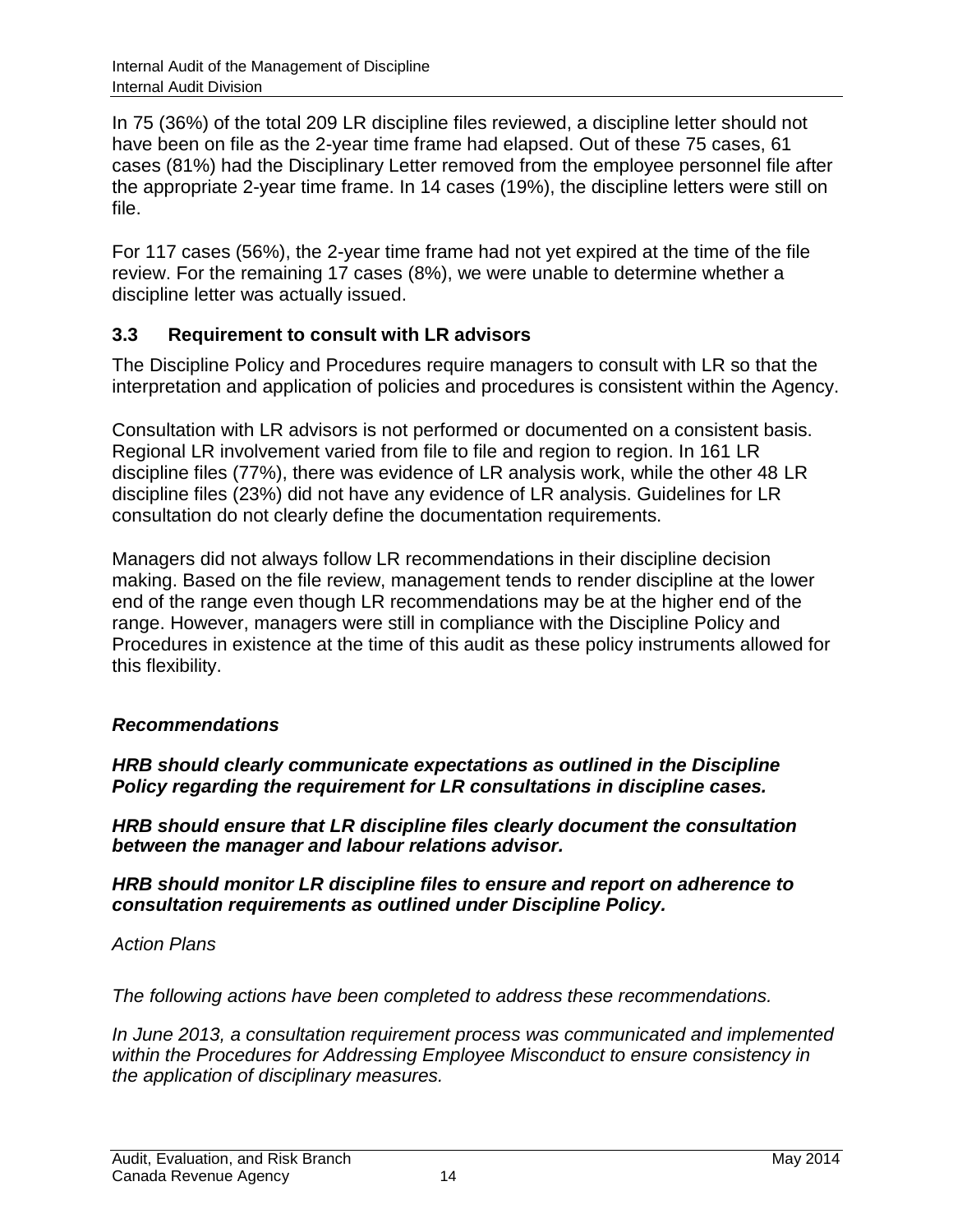*In February 2014, communication was sent by HRB to RACs and the LR community to remind them of their roles, their obligations to document and consult, as well as the available tools.*

*Subsequent to the February 2014 communication, a supplementary checklist for LR Advisors was created to ensure a more consistent approach to file documentation, and with regards to consultation between management and labour relations advisors.*

*The supplementary checklist, titled Labour Relations' Case File Checklist, is to be formally implemented in April 2014 and is complementary to the Manager's Case File Checklist, available in the Procedures' toolbox since June 2011.*

*Monitoring of the consultation requirement is included in the improved reporting activities that were implemented as of April 1, 2014 to capture more complete data.*

# **3.4 Documentation**

Documentation should be complete and consistent to ensure adequate records management in terms of providing evidence and ensuring that an audit trail is available to demonstrate adherence to the discipline process and procedures. These factors are especially important if legal proceedings ensue. Lack of proper documentation and inadequate audit trails could potentially impact the Agency's ability to be successful if cases proceed to grievance.

Ultimately, adequate records management supports the efficient and effective application of and adherence to the requirements in the CRA Discipline Policy, Procedures, and the Table of Suggested Disciplinary Measures.

For LR discipline files, an Agency-wide standard is not in place to ensure consistency in file documentation and records management. Results from file review indicate that documentation and records management are not adequate and not complete (e.g. undated and unsigned documents, lack of evidence to support communications between management and labour relations), including local management-led investigations work. Out of the 209 LR discipline files reviewed, supporting documentation was not on file for discipline hearings in 34 cases (16%) and discipline meetings in 84 cases (40%). Documentation was adequate in the remaining 91 files (44%).

For SIAD files where the investigations were conducted by SIAD, documentation is adequate. However, documentation requirements for investigations performed by local management are not clearly stated to ensure that both LR and SIAD files contain sufficient information that provides a complete audit trail for all disciplinary cases. Consequently, regions are inconsistent in their approach as to what and how management transmits information regarding their fact-finding and investigation to SIAD. Results from file review showed that information was transmitted in various formats, including formal reports, briefing memos, analysis in emails, or limited to the interview notes or minutes only.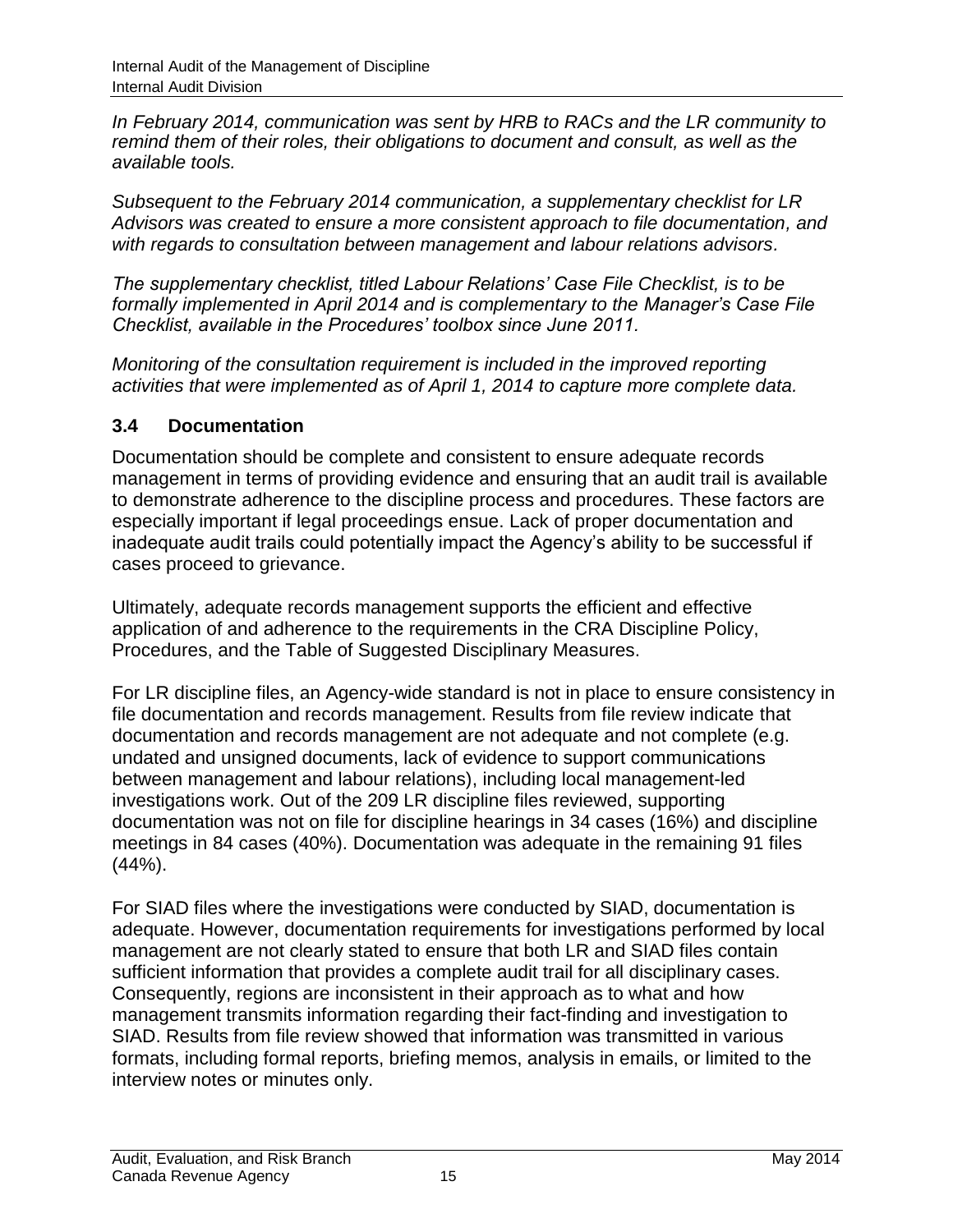#### *Recommendation*

#### *HRB should establish and implement clear national direction for documentation of files in accordance with the nature of the files to ensure that LR files are complete and adequate.*

#### *Action Plan*

*The action plan to address this recommendation has been completed.* 

*A supplementary checklist for Labour Relations Advisors was formally implemented on April 1, 2014 for a more complete file management process.*

*HRB will remind all regions and Branches to use the existing Manager's case file checklist provided in the Procedures tool kit.*

#### **3.5 Compliance with the 30-working day requirement in rendering discipline**

"If misconduct is founded, the manager should meet with the employee to render discipline within 30 working days from when the employee received the completed investigation report or was made aware of the facts for which discipline is being rendered. If delays are unavoidable, the delegated manager must inform the employee and the labour relations advisor in writing, of the reason(s) for the delay, and of when a final decision can be expected.<sup>19</sup>"

When employees do not receive fair and timely treatment, the Agency is at risk for increased grievances due to non-compliance with employees' notification rights under the collective agreements and the length of the investigation process.

Results from file review to assess the extent of adherence to these requirements confirmed that the 30-working day requirement to render discipline was not consistently met and rationale for not meeting the requirement was not always documented.

The time frame from the completion of the investigation (misconduct was founded) to the date the employee was notified (discipline was rendered) was within the 30-working day requirement in 146 cases out of 209 (70%).

The time frame from the start of the preliminary disciplinary meeting to the disciplinary hearing with the employee was within 30 working days in 68 cases (32%). A total of 72 cases (35%) took more than 120 working days. The time frame for the remaining 69 cases (33%) was between 30 and 120 working days.

<sup>&</sup>lt;sup>19</sup> CRA – HRB Guiding Principles, Procedures for Addressing Misconduct website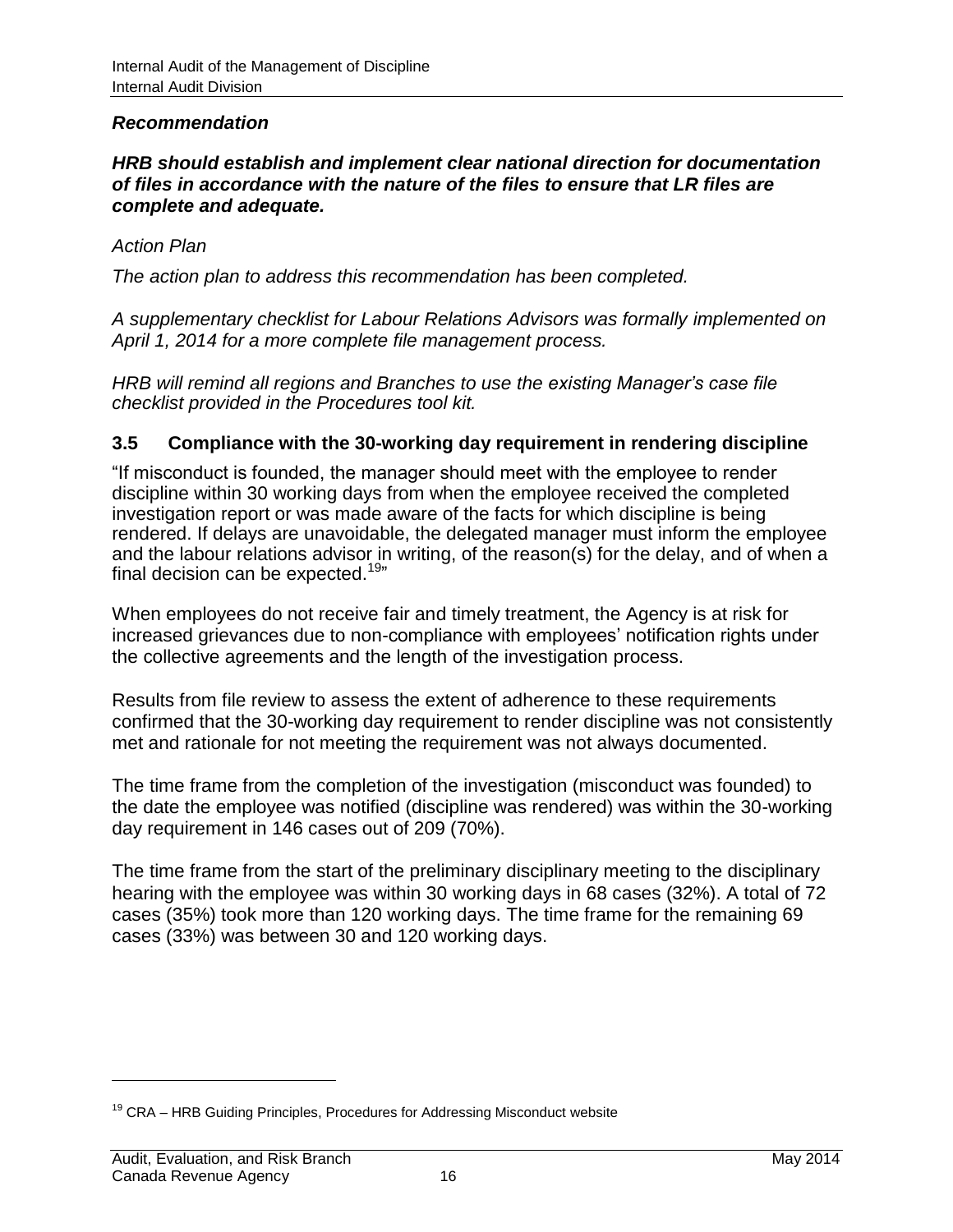#### *Recommendation*

#### *HRB should communicate the importance of meeting the 30-working day requirement and to document the rationale when the requirement is not met.*

#### *Action Plan*

*Actions have been completed to address this recommendation.*

*In February 2014, communication was sent by HRB to RACs and the Labour Relations (LR) community to remind them of their responsibilities with respect to guiding principles such as timeliness and the importance of documentation.*

*On April 1, 2014, the supplementary checklist for LR Advisors was formally implemented to track and document rationale when the 30-working days outlined in the procedures is not met.* 

*The 30-working day requirement in the procedures is based on case law outcomes and the principle of reasonableness. The procedures instruct managers and LR to document the rationale for delays. This requirement is also outlined in the Procedures and included in the Guiding Principles (within the Procedures' Toolbox).*

#### <span id="page-18-0"></span>**4.0 Monitoring, quality review, and reporting**

#### **4.1 Monitoring**

During the examination phase of this audit, a national monitoring framework was not in place to track and report on progress towards the achievement of goals and objectives of the CRA's Discipline Policy and Procedures. Various quality review efforts (of LR discipline files) were performed at the regional and local management levels. However, national guidelines for quality review were not in place to ensure the activity was performed on a consistent and continuous basis. Informal national monitoring efforts were conducted for the appropriateness of the discipline measures rendered, including the HRB AC's involvement, which was subsequently communicated to senior management through the Discipline Overview for 2011-2012 and 2012-2013. Although a corrective measure template was submitted to WRCD for each discipline rendered, local files did not include evidence that an ongoing review process was in place to test the extent of compliance with the administration of the discipline process in the application of the Discipline Policy and Procedures.

In July 2013, additional rigour was added to the discipline process through revising the discipline procedures. The revisions are expected to enhance the monitoring of the application of discipline. As of February 2014, WRCD commenced the formal development of a monitoring framework for each of its human resources disciplines. The data currently collected to assess the proper application of discipline will form the basis of the framework. The framework data includes:

- employee group, and level, region;
- type and details of misconduct;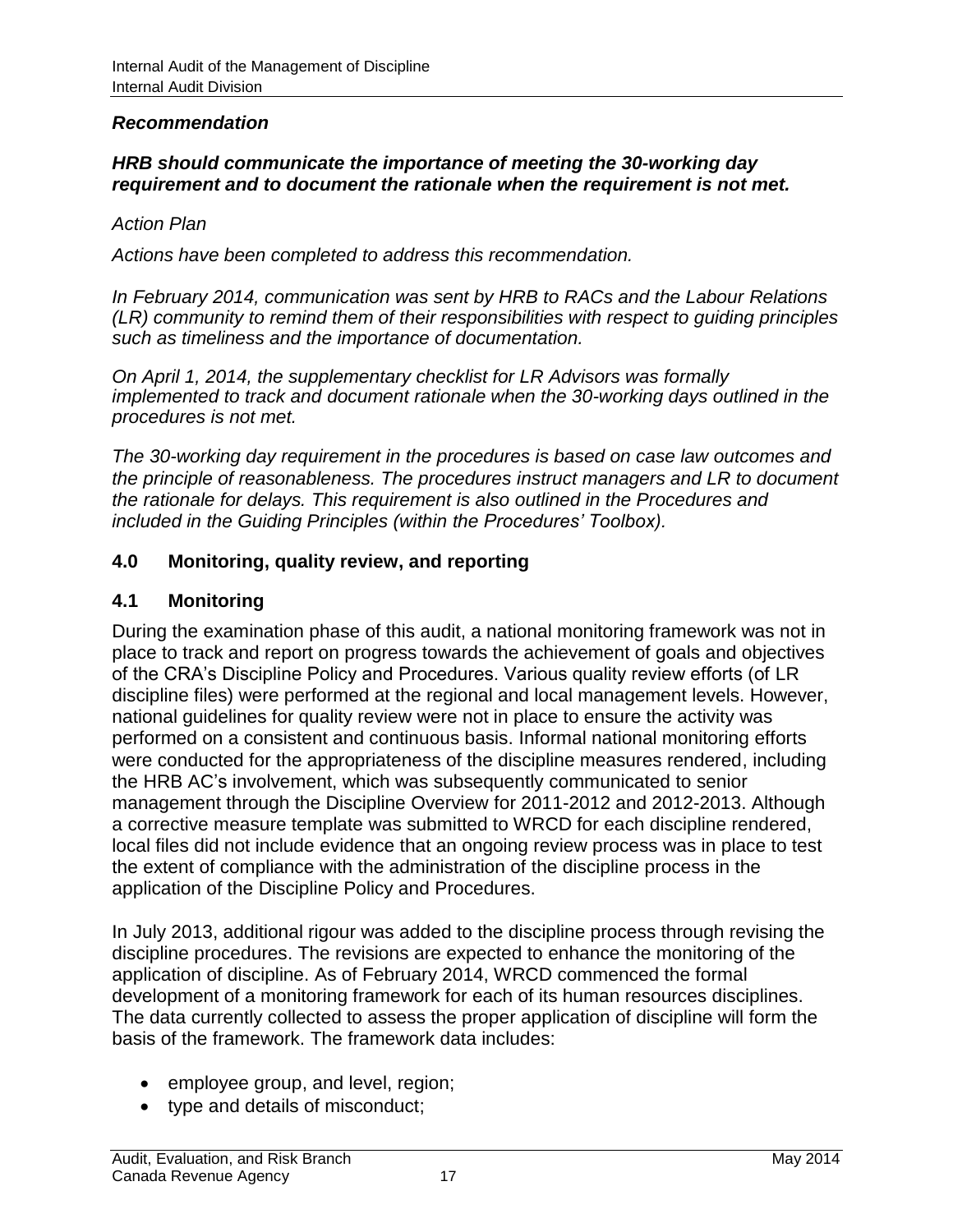- corrective measures taken;
- relevant factors considered (mitigating/aggravating);
- timeliness and delays of discipline process;
- consultation requirements undertaken; and
- associated Internal Investigations.

## **4.2 Performance measures and reporting**

Performance reporting should include data that is meaningful, complete and accurate to support informed decision-making by management at all levels. Currently, reports are not prepared to meet the needs at the regional and operational levels.

To facilitate record keeping and data analysis, HRB LR developed a Discipline Reporting Template (DRT) effective Oct 18, 2011. However, the use of the DRT is inconsistent. In the summer of 2013, modifications were made to the DRT contents, making it more extensive and changed its name to Corrective Measures Reporting template (CMRT).

At the time of this audit, HRB prepares statistical reports for senior management on a regular basis. In addition, a yearly summary by region, branch, category of misconduct, top 10 misconducts, and consequence, is prepared. However, the statistical data is presented with minimal analytical information.

Results from review of reports, such as the Discipline Overview provided to senior management, indicate that the data presented are manually compiled, primarily quantitative, and contain minimal qualitative and analytical information. Automated data capture and reporting solutions are not in place.

Consequently, relevant and sufficient data is missing to enable a full assessment on the effectiveness of the interpretation and application of the CRA's Discipline Policy and Procedures, and the Table of Suggested Disciplinary Measures. Performance reports may not be complete and do not provide sufficient information to tactically support management decision-making with respect to the management and administration of discipline in the Agency.

Although HRB captures key information, reports communicated to management during the audit review period do not include information specific to the quality of decisions made (e.g. inside/outside of the table based on mitigating and aggravating factors or in agreement with LR's advice, etc.). While data monitoring results are reported to AMC, it is not evident that these results are shared with the managers who are administering the policy to enable them to use the information to correct or mitigate risks when they are faced with a disciplinary action.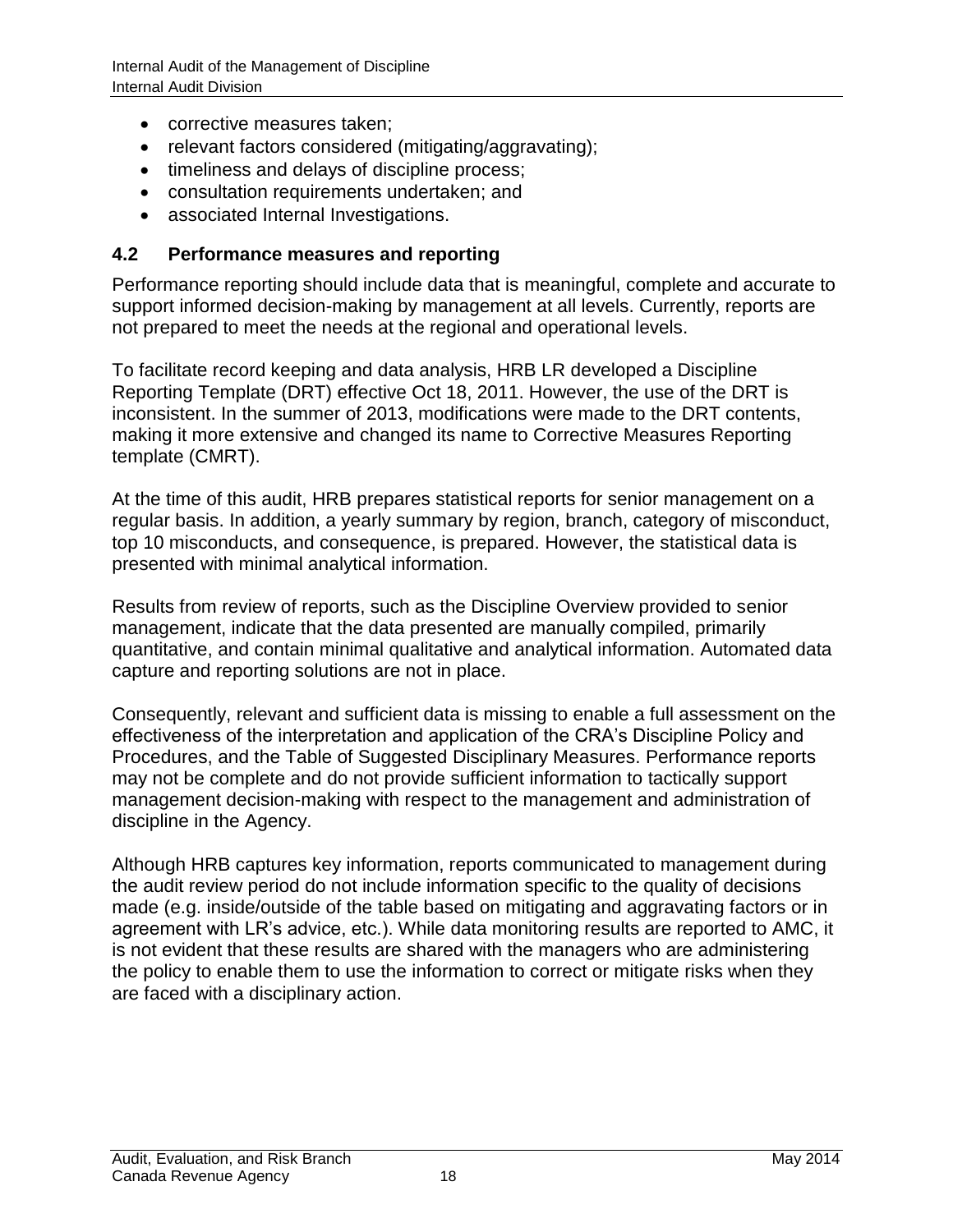#### *Recommendations*

*HRB should develop and communicate a comprehensive set of performance measures to ensure that complete and useful information is available for management decision-making.*

*HRB should ensure that appropriate and accurate data are captured consistently to enhance data integrity and facilitate analytical efforts for trends and patterns.*

#### *Action Plan*

*The annual Discipline Overview for 2013-2014 that is shared with the Agency Management Committee will include quantitative and qualitative results. Completion date: August 2014.*

*During 2013, modifications have been completed to HRB's reporting tools. They have been fully implemented as of April 1, 2014. These modifications will enable the collection of more comprehensive data to help facilitate the analytical efforts for trends and patterns.*

*Also in 2013, HRB strengthened its monitoring approach to build on what was in existence already, i.e. specifically measuring the timeliness of discipline, whether discipline measure was appropriate, and that relevant and sufficient information is captured.*

*The IWRD has focused on serious misconducts and the related discipline over the last*  fiscal year, by reviewing whether these cases were grieved, the outcome of each level, *and if referred to Adjudication. No adjudication decision has been rendered to date.*

*On a quarterly basis, HRB shares discipline data, that provides an overview of the management of discipline at the CRA, with the Integrity Advisory Committee.*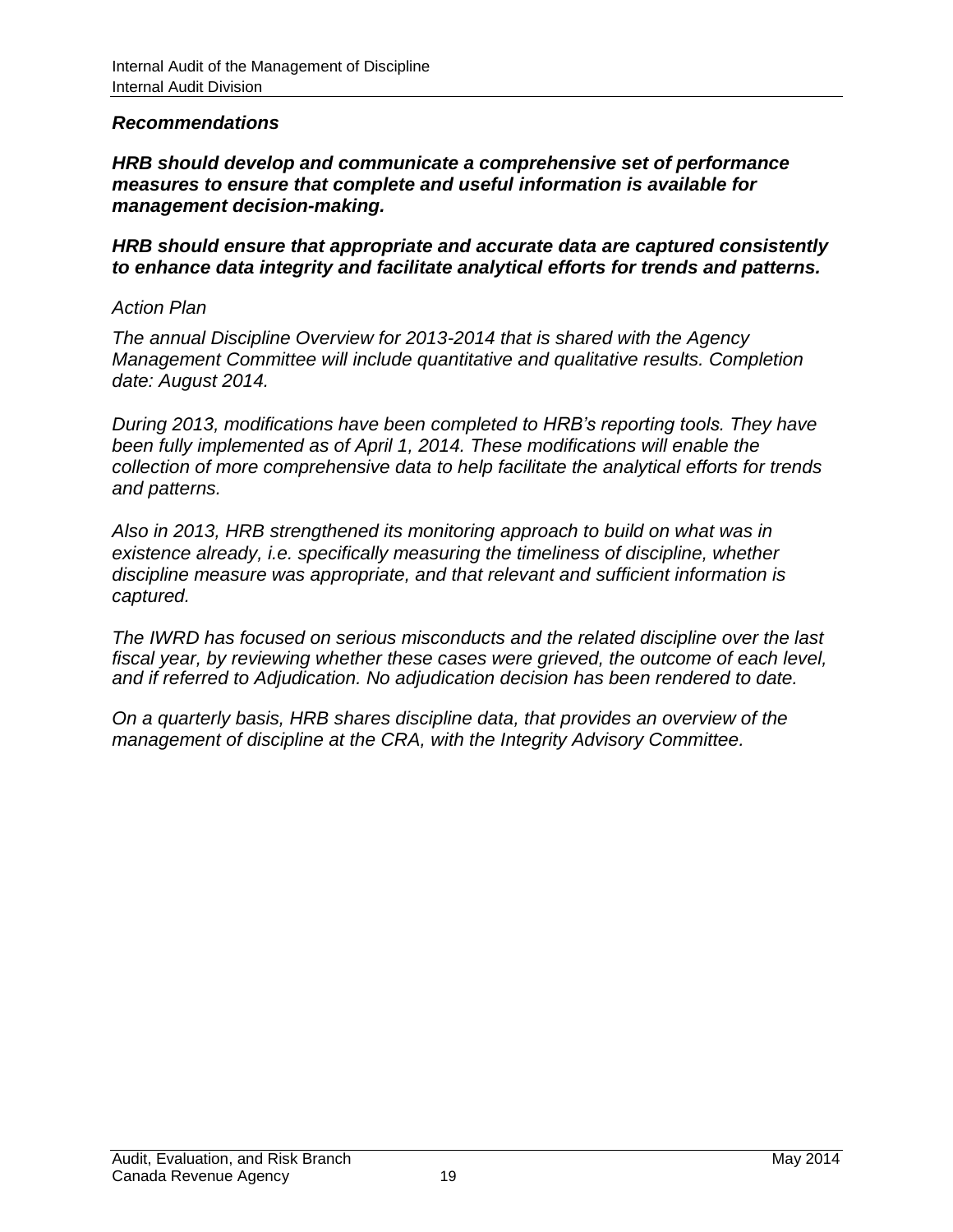**Objective 2 - To determine the extent of employee awareness and understanding of discipline and related policies, procedures and recourse and reporting mechanisms**

# <span id="page-21-0"></span>**5.0 Communications**

# **5.1 Communications strategy**

A communications strategy should be in place to support the administration and application of discipline in the Agency to ensure that all employees are informed of the CRA's Discipline Policy and Procedures, including the Table of Suggested Disciplinary Measures.

To communicate the changes made in 2011 to the CRA's Discipline Policy and related procedures, HRB developed a strategy that involved several corporate communications such as nationwide broadcast emails from the Commissioner, followed by announcements from the HRB AC. Communications products included presentations to various levels of management and notification to the unions, as well as the e-learning product, "*Discipline – What You Should Know"*.

An integrated communications strategy is in place to provide guidance to employees and ensure awareness to support the administration of discipline. An annual reminder is sent to all employees to acknowledge and sign the Code of Ethics and Conduct. The Code of Ethics and Conduct outlines the expectations of employees and provides information on the discipline consequences of not meeting those expectations.

Communications to the field included the Reference Guide for Labour Relations Advisors in the Workplace Relations Centres of Expertise. In the regions, the RACs have regular email communications and reminders to their regions on integrity and discipline.

Communication initiatives, around the Agency's approach to the management of discipline, have two purposes:

- 1. to demonstrate that the Agency will not tolerate misconduct and will take appropriate action to uphold the integrity of the Agency; and
- 2. to provide examples of lapses of integrity and the seriousness with which the Agency views these lapses.

Understanding the drivers of misconduct, which is a wilful action, would enable the Agency to be more proactive and focused in its communications strategy for integrity. Currently, it appears as though communication is one way only as feedback mechanisms are not in place to assess the efficiency and effectiveness of the communication. Agency-wide surveys or similar methodology is used to collect integrity related data from employees' perspectives. However, integrity-related data collected through the Public Service Employee Survey is very limited and not sufficient for assessment purposes.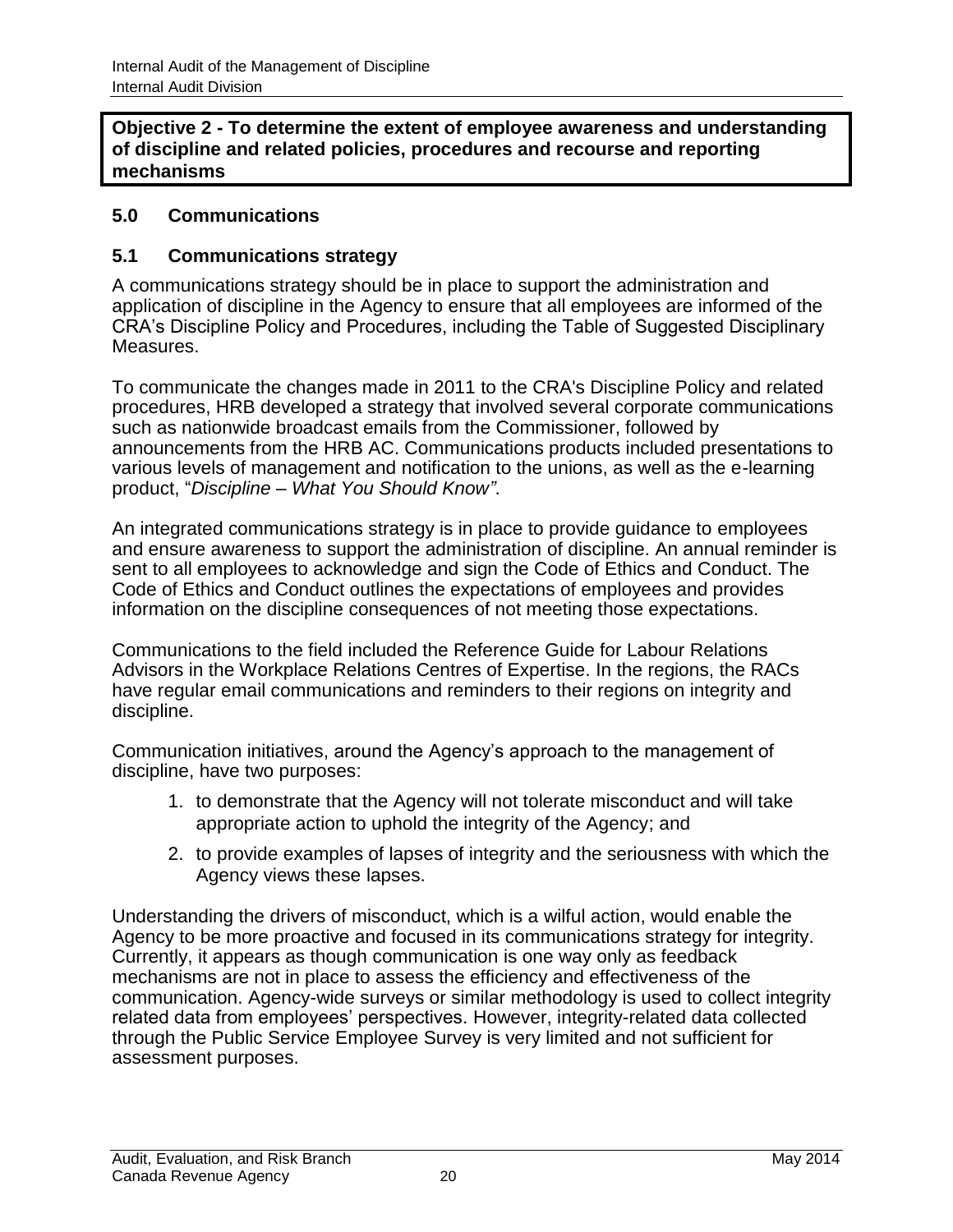#### *Recommendation*

*HRB should implement feedback mechanisms that will provide the Agency with information from managers' perspectives to assess the effectiveness of planned efforts taken to ensure awareness and understanding with the management of discipline as outlined in the Discipline Policy and Procedures.*

#### *Action Plan*

*HRB will provide, through SRMS (Service Request Management System), the ability for management to provide feedback or seek clarification on the discipline tools and policy instruments. Completion date: April, 2015.*

# **5.2 Communication of guidance and resources**

Comments from interviews indicate that InfoZone is the first source of reference for CRA managers and employees when seeking integrity related information such as the Integrity Framework and the CRA Discipline Policy, particularly in the Manager's Corner and the Employee Corner websites.

The Manager's Corner website links to relevant policy instruments such as the CRA's Discipline Policy, the CRA Code of Ethics and Conduct, the Procedures for Addressing Employee Misconduct, and the Manager's Guide to Conducting Internal Investigations.

The Procedures section includes the Manager's Case File Checklist with documentation that should be included in a discipline case file and additional links to resources such as the Terms and Conditions of Employment.

For employees, the information is more limited in regards to discipline as there is no direct link on the main page of Employee Corner to the Integrity Framework, the Discipline Policy, and the Code of Ethics and Conduct. Through the actual Discipline Policy, other discipline related procedures and other tools are accessible. Support and guidance were not evident for employees who are going through the discipline process.

Available training such as the "*Discipline – What You Should Know*" e-learning product, is not referenced in the Employee Corner website. This specific learning product was designed to help employees understand their obligations regarding discipline. Consequently, employees may not be well informed of their responsibilities with regards to values, ethics, and integrity and how the discipline policy aligns with the overall Integrity Framework in the Agency.

Available mechanisms within the Agency to report or disclose wrongdoing and misconduct, such as the Internal Disclosures Office, are not well known and used. Comments from interviews indicated that employees and managers do not know about the office or have very vague information about its existence, purpose and mandate. The InfoZone website does not prominently display information related to the Internal Disclosures Office.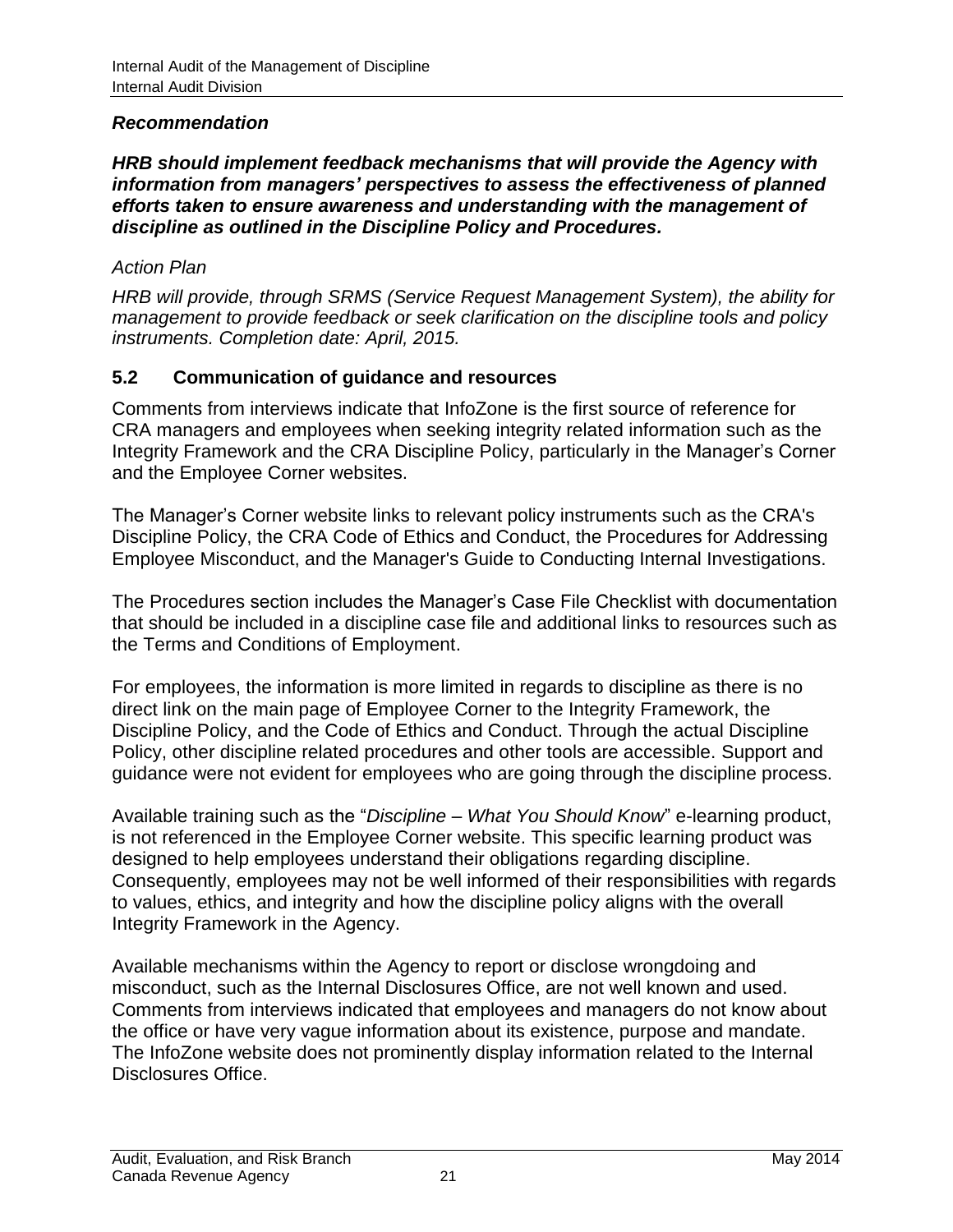If employees are not fully aware of all avenues for disclosure, wrongdoing and misconduct may ultimately go unreported.

## *Recommendation*

#### *HRB should ensure that the Employee Corner on InfoZone provides complete and comprehensive reference material and resources on all aspects of discipline including avenues for reporting of misconduct.*

#### *Action Plan*

*Links to relevant policies, procedures, tools will be added on the employee corner as appropriate. Completion date: June 2014.*

*Currently, links to Internal Disclosures and Internal Affairs and Fraud Control Directorate (IAFCD) are included in the references section of the Procedures' toolbox.*

*Since the implementation of the "Discipline – What You Should Know" e-learning product in 2011, almost 11,000 employees have taken the course and achieved an 80% or more pass mark. The course also allows employees to provide feedback on the learning activity and its relevance.* 

**Objective 3 - To assess the extent to which internal affairs investigations process supports the administration of discipline.**

# <span id="page-23-0"></span>**6.0 Timeliness of the internal investigation process**

#### **6.1 Compliance with the 45- and 120-calendar day standards**

SIAD supports the administration of discipline in the CRA by conducting independent, administrative investigations into high-risk allegations or suspicions of employee misconduct. The internal investigations conducted by SIAD have potential impacts on the overall discipline process. Adherence to the established service standards for SIADled investigations is particularly important when administrative measures such as leave without pay or removal of system accesses are used.

For the Electronic Networks Monitoring investigations, the expectation is that these types of investigations will be completed "in no more than 45 days. Other, less complex administrative investigations should be completed within 120 days if all parties are available to be interviewed when approached by the investigator. Should an investigation extend beyond the 120-day period, the employee and their manager will be informed in writing every 30 days"<sup>20</sup>.

However, a formal communication protocol between SIAD, HRB and management is not in place to ensure that these standards and requirements are met. Without a

 $^{20}$  SIAD confirmed the 45-day and 120-day standards are to be calculated based on calendar days.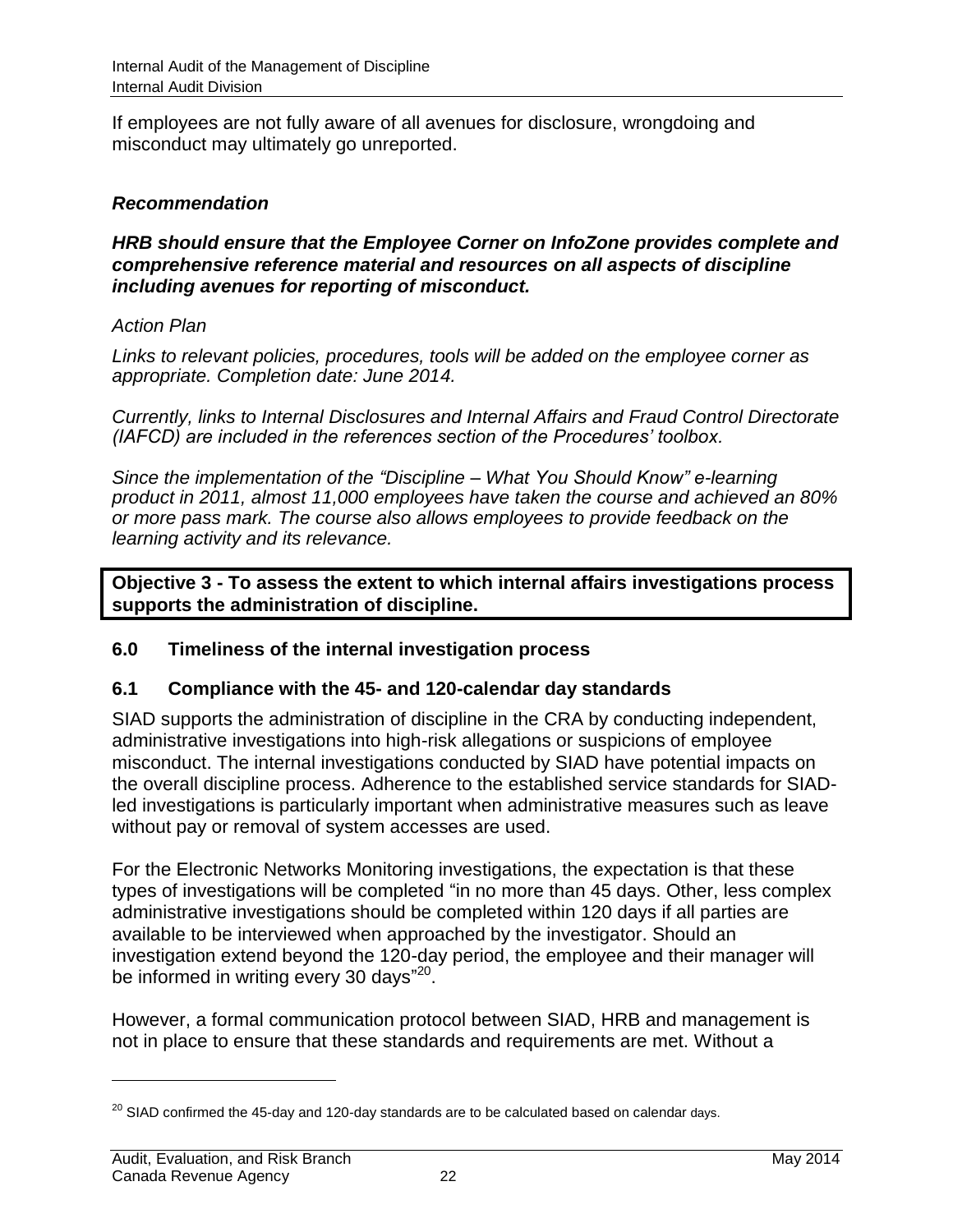communication protocol, responsibilities and accountabilities between SIAD, HRB and management may not be clear, particularly with respect to investigations that are led by either SIAD or local management.

A formal workload prioritization and management process is not evident to ensure that investigation files are selected and completed in a timely manner.

Results from review of SIAD investigation files revealed the 45-calendar day and 120 calendar day standards were not met consistently. In addition, required update notification every 30 days to management (and employees) from SIAD was not always found when investigations went beyond 120 days.

A system is not in place to track aged inventory with respect to SIAD investigations. In some instances, delays such as employee illness are beyond SIAD's control. However, lengthy investigations can be a burden on both the employee as well as the manager, especially if administrative measures have been taken. Lengthy investigations may be used as a mitigating factor for the employee in the grievance process.

#### 120-Day standard

To test the extent of compliance to the 120-day (or 4 months) standard, Internal Audit (IA) tracked the amount of time it took from the initiation date of the investigation to the date that the Final Investigation Report was sent from SIAD to LR, management or the ACs. When the date of initiation could not be identified, the date of SIAD notification was used for this test.

As depicted in chart below, out of a total of 147 SIAD files, 81 were led solely by SIAD. Of these 81 files, 21(35%) were investigated and completed within 0-4 months, 30 (37%) were between 4-12 months, 21 (26%) files were between 12–24 months, and 2 (2%) took longer than 24 months. For joint investigations (i.e. led by SIAD and local management), 12 out of a total of 28 (43%) files were completed within 0-4 months, while 12 (43%) were between 4-12 months. For 4 (14%) files, IA was unable to determine the duration.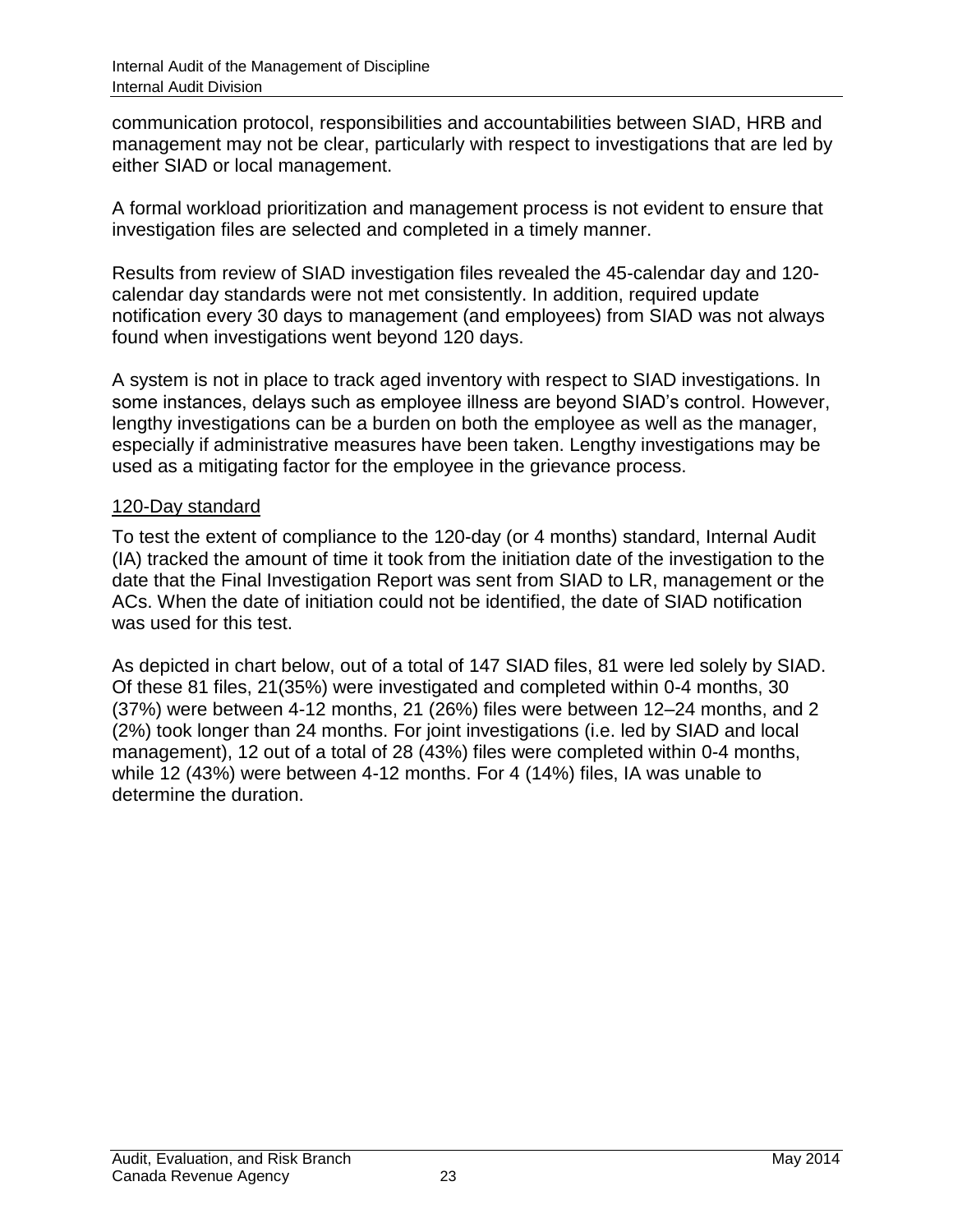

#### 45-Day standard

To test the extent of compliance to the 45-day standard for investigations on misconduct for Misuse of Electronic Network, the SIAD investigation files were categorized by type of misconduct.

From the 147 SIAD investigation files reviewed, 34 were misconduct on the Misuse of Electronic Network that were primarily investigated by SIAD. Eleven of the 34 files that involved multiple misconducts were not included in this test as they could be considered as more complex investigations. However, 7 (30%) of the remaining 23 files were completed in less than 45 calendar days and 16 (70%) of the 23 took longer than 45 days.

#### *Recommendations*

#### *FAB/SIAD should consult with HRB LR and create a formal communication protocol that outlines roles, responsibilities, and accountabilities.*

#### *FAB/SIAD should enforce the standards they have established for completion of investigation files, and monitor and report upon compliance with the standards.*

#### *Action Plans*

*SIAD agrees with the recommendation as it pertains to the creation of a formal communication protocol with HRB to clearly define roles, responsibilities and accountabilities. Completion date: June 2014.*

*In 2013-2014, the IAFCD and Workplace Relations instituted the practice of having "touch point" conference calls with workplace relations and management at any point in an investigation when a decision is required. The practice has not been formalized in a communication protocol. SIAD will obtain feedback from Workplace Relations on the current practice and formalize a written protocol.*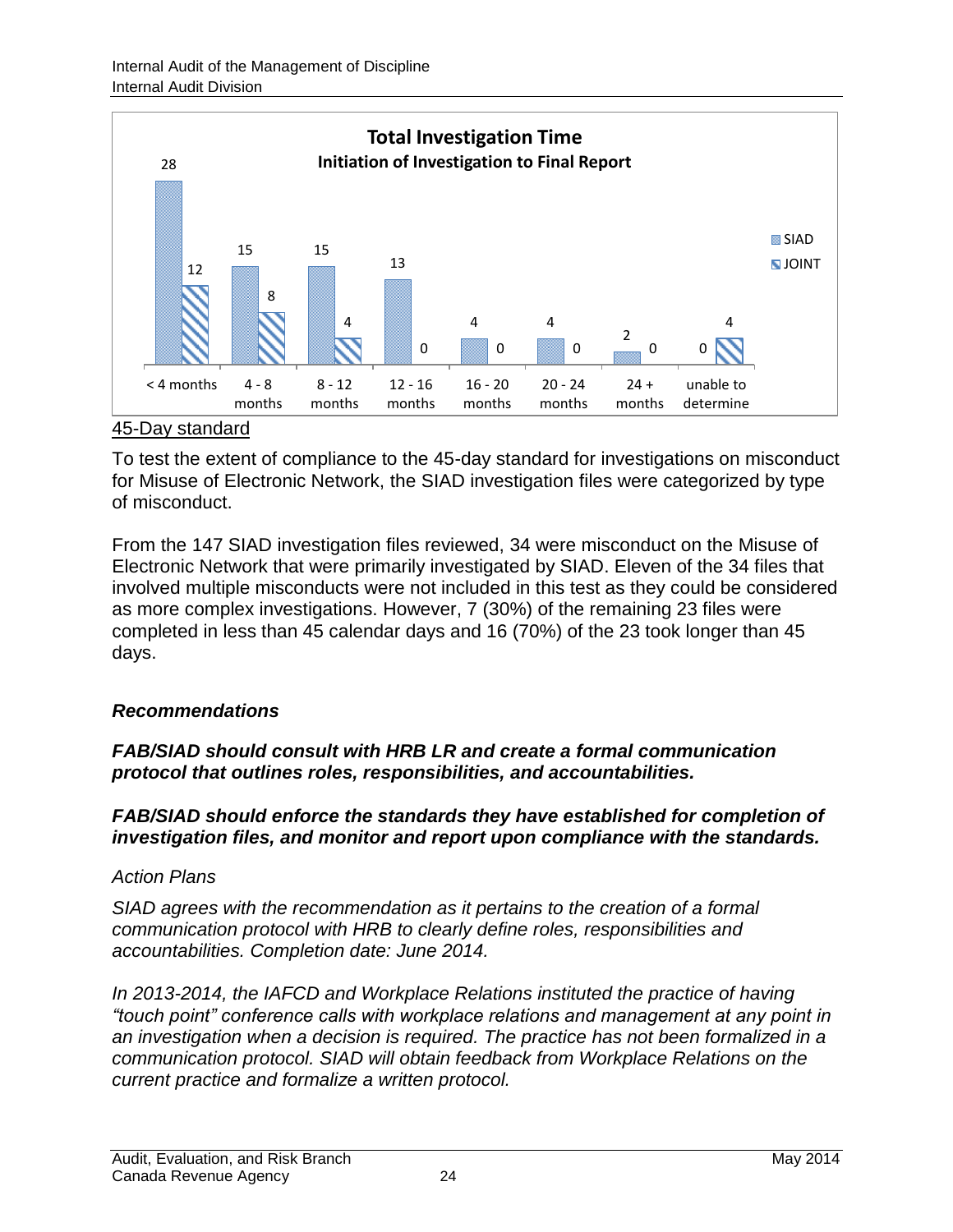*SIAD agrees with the recommendation to enforce standards for the time it takes to complete an internal investigation, and monitor and report upon compliance with these standards.*

*All changes and approval to policy instruments and IAFCD's Case Management System required to formalize, communicate and report on these standards will be completed by the end of May 2014. Completion date: May 2014.*

*The internal audit report's observation was based on the standards found in the current Manager's Guide to Internal Investigations of 45 days for electronic network monitoring investigations and within 120 days for other types of investigations. In 2013-2014, SIAD drafted a new set of timeliness standards based on the known scope and complexity of an investigation. The AMC was consulted on these standards. Starting in 2014-2015, FAB will be reporting to the Board of Management against these standards.* 

# <span id="page-26-0"></span>**CONCLUSION**

Integrity is key to the administration of tax, benefits, and other programs to the Canadian public. The confidence and trust of the Canadian public in the CRA has been the cornerstone of Canada's tax system, largely due to the exemplary conduct of its employees.

CRA employees are held to a high standard of conduct and are accountable to all Canadians for their behaviour. It is in the CRA's interest to assist its employees wherever possible to maintain this expected standard.

Throughout the audit, Internal Audit has identified opportunities for improved control, communication and collaboration in the spirit of strengthening the Agency for the benefit of all Canadians.

As a result of the audit findings, recommendations have been made to improve internal control over the consistency, application, and reporting of discipline to strengthen the CRA's response to misconduct and reinforce the message that it will not be tolerated.

In an effort to improve communication of the CRA's message, recommendations have been made to increase awareness and understanding of the well-developed CRA Discipline Policy and related procedures.

In order to improve Internal Affairs' ability to support the administration of discipline, which is to conduct independent administrative investigations into high-risk allegations or suspicions of employee misconduct, Internal Audit recommends improvement in its communications with stakeholders to clarify and improve discipline processes to meet the timelines outlined in policies and procedures.

Management agrees with all the recommendations and has developed action plans to address them.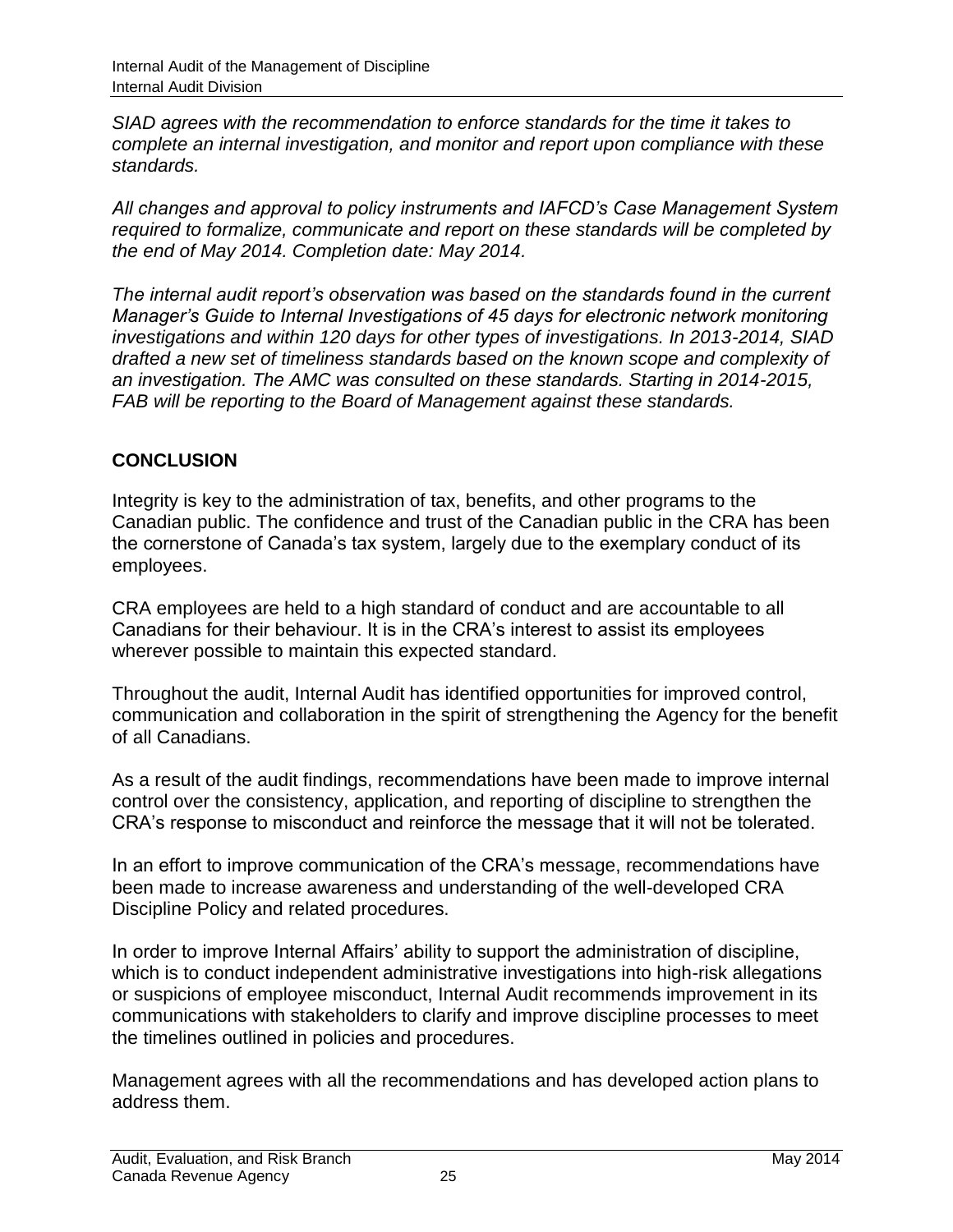By addressing the findings from the audit, the Agency will strengthen its commitment to upholding the integrity of Canada's tax system. IA has reviewed management's action plans and concluded that they are adequate and reasonable to address the recommendations. To ensure the complete implementation of these plans, IA plans to conduct a full follow-up audit in 2015-2016.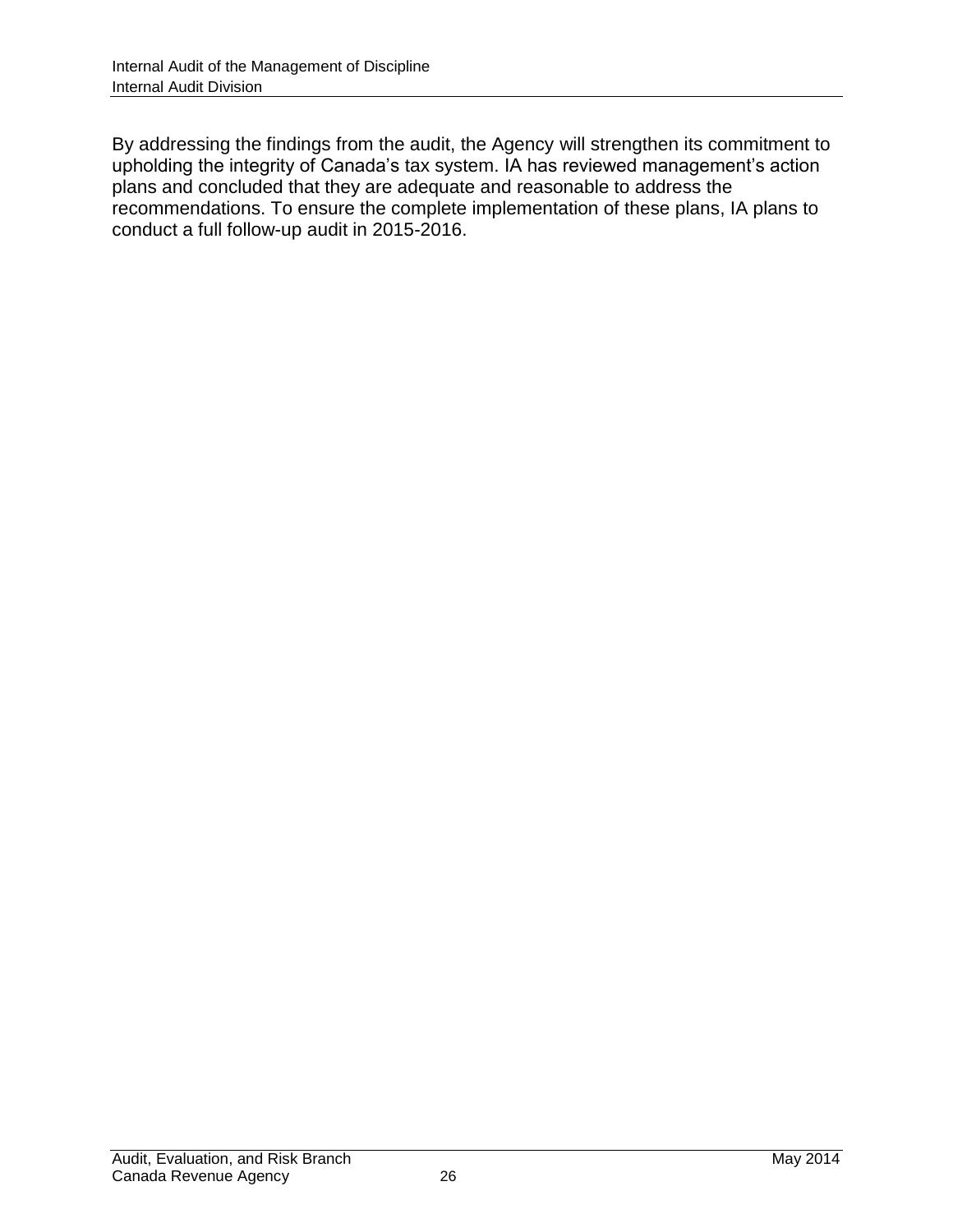# <span id="page-28-0"></span>**APPENDIX A**

## **File selection**

The sample chosen was not a statistically valid sample. The full range of misconduct or disciplinary measures reviewed in this engagement would not necessarily have been included by using a statistically valid sample.

The judgement sample was chosen based on criteria including: type of misconduct, seriousness, impact to reputation, involvement from Security and Internal Affairs Division (SIAD), and progressive discipline. The purpose was to cover a wide range of various misconducts and note the management, documentation, and the entire decision making process. The sample selection also included a range of CRA employees at various levels across the five regions.

As a result of a full review by the Human Resources Branch (HRB) in June 2011, the Discipline Policy and the Table of Suggested Disciplinary Measures were modified. Therefore, a four-year sample period was scoped in: 2009-2010, 2010-2011, 2011- 2012, and 2012-2013. This range of scope allowed for a variety of discipline cases under the 2006 policy and 2011 policy.

#### **LR discipline files selected for review**

Between April 1, 2009 and March 31, 2013, a total of 832 disciplinary measures were rendered in the Canada Revenue Agency. Charts 1 and 2 depict the breakdown of discipline cases by year and by region:

A total of 209 out of 832 (25%) LR discipline files were reviewed, categorized as follows: (Chart 1)

- 75 Unauthorized Access
- 59 Electronic Network Usage
- 53 Fraud and Financial Management
- 13 Behaviour
- 9 Proper Discharge of Duty

The regional breakdown of LR discipline files was as follows: (Chart 2)

- 36 Ontario
- 30 Headquarters (HQ)
- 35 Pacific (one was a duplicate)
- 36 Prairies
- 36 Atlantic
- 36 Quebec